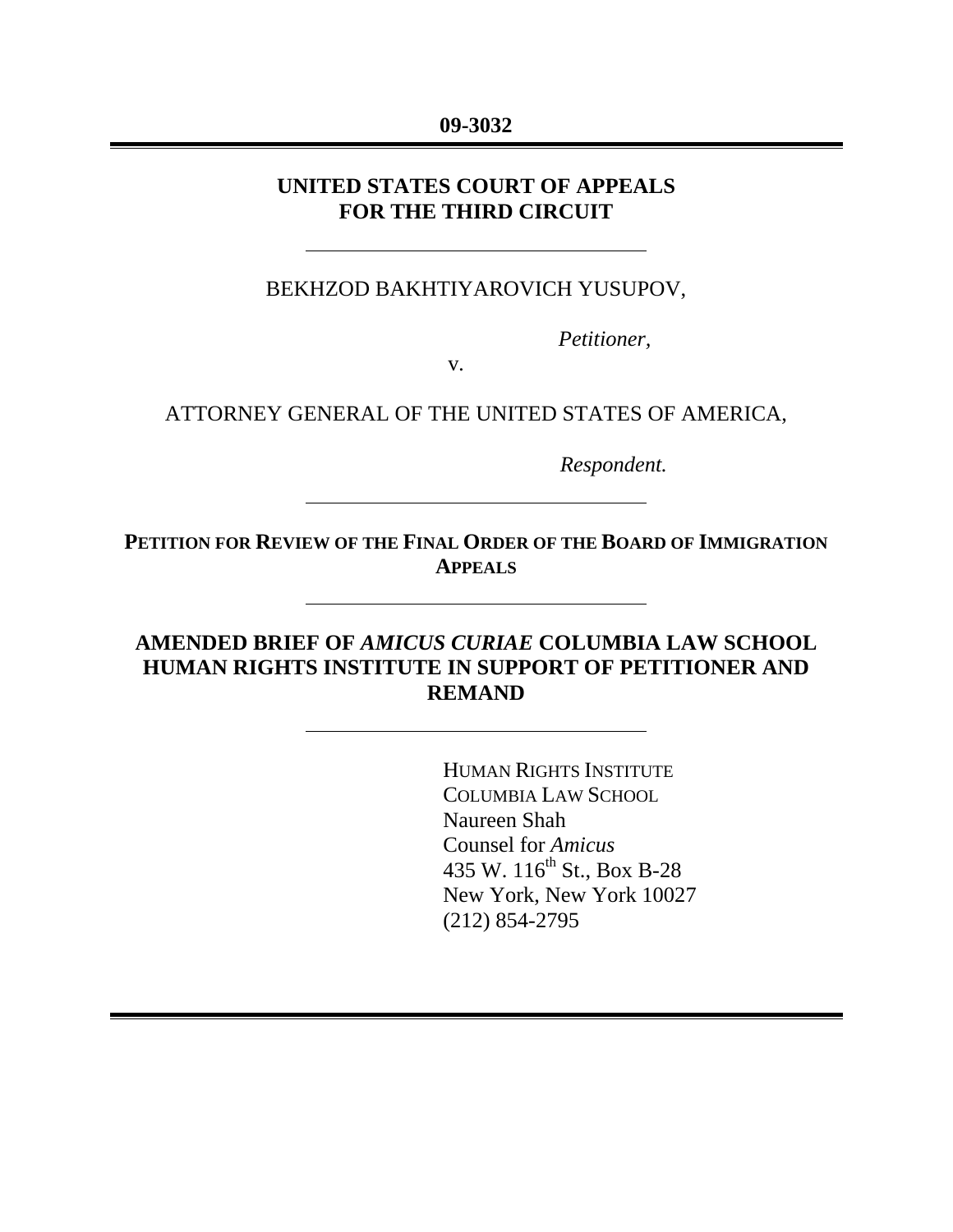# **TABLE OF CONTENTS**

| THIS COURT'S REVIEW IS A CRUCIAL CHECK<br>$\mathbf{L}$<br>ON EXPANSIVE APPLICATION OF THE NATIONAL<br><b>SECURITY BAR, WHICH MAY ERRONEOUSLY</b><br><b>DEPRIVE BONA FIDE REFUGEES OF IMPORTANT</b><br><b>PROTECTION AND IMPOSE SEVERE</b><br>THE COURT SHOULD CONSIDER<br>II.<br><b>INTERNATIONAL LAW AND PRACTICE IN</b><br><b>REVIEWING THE BIA'S APPLICATION OF THE</b><br>III. THE BIA'S APPLICATION OF THE NATIONAL<br><b>SECURITY BAR IGNORES THIS COURT'S</b> |  |
|----------------------------------------------------------------------------------------------------------------------------------------------------------------------------------------------------------------------------------------------------------------------------------------------------------------------------------------------------------------------------------------------------------------------------------------------------------------------|--|
| <b>REQUIREMENT OF A 'MORE CERTAIN</b><br>DETERMINATION' AND RUNS COUNTER TO                                                                                                                                                                                                                                                                                                                                                                                          |  |
| THE BIA'S SPECULATIVE ANALYSIS IS<br>IV.<br><b>ANTITHETICAL TO THE PURPOSES OF</b><br><b>INTERNATIONAL REFUGEE PROTECTION AND</b><br><b>DEPARTS FROM INTERNATIONAL PRACTICE15</b>                                                                                                                                                                                                                                                                                    |  |
| A. The BIA's Reliance on the Extradition Request<br>Subverts Traditional Values of the American Asylum                                                                                                                                                                                                                                                                                                                                                               |  |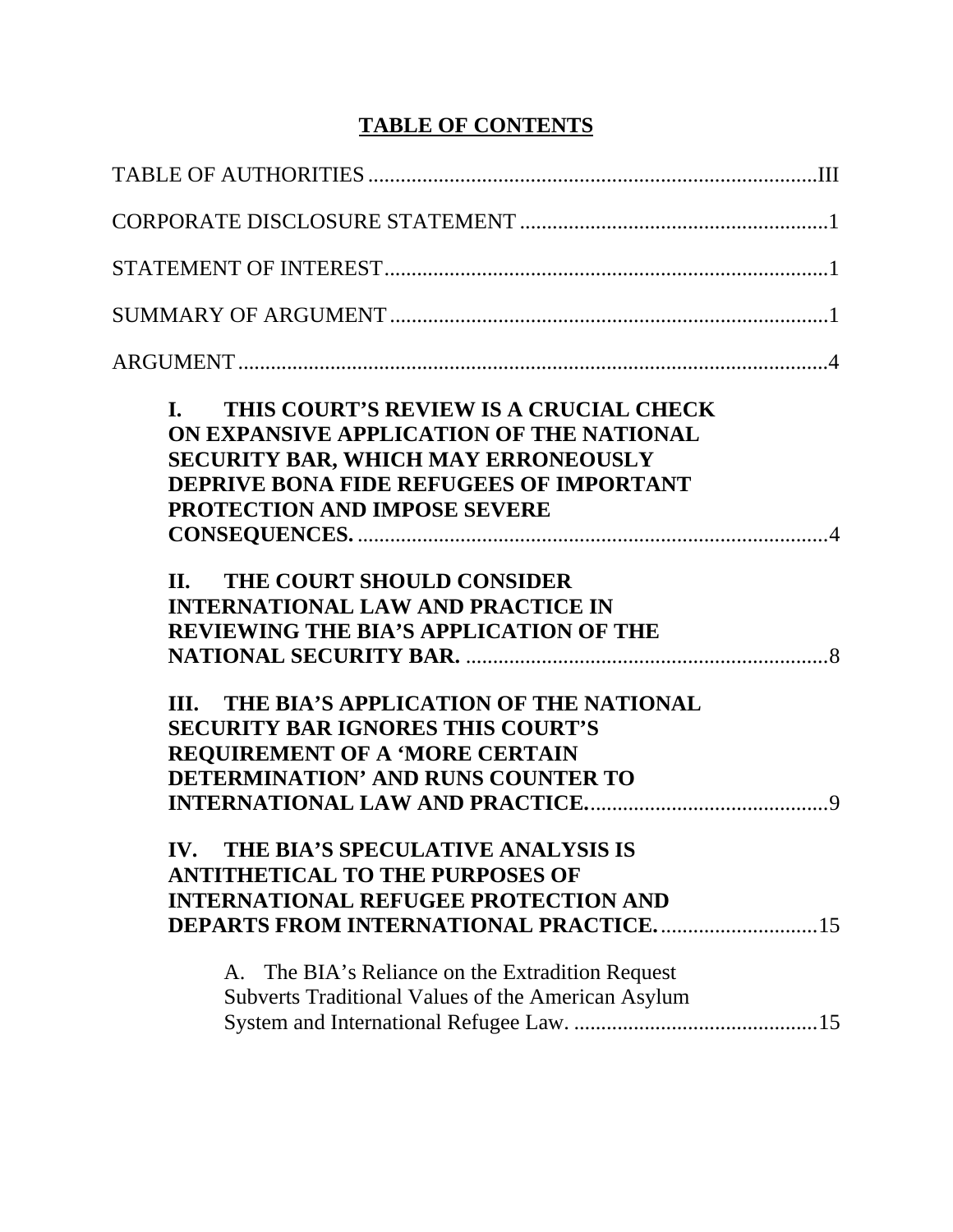| B. The BIA's Reasoning Amounts to Impermissible                                                      |    |
|------------------------------------------------------------------------------------------------------|----|
| "Guilt by Association," Putting the U.S. Out of Step                                                 |    |
|                                                                                                      |    |
| C. The BIA's Reliance on Yusupov's Viewing of<br>Internet Videos Thwarts International Refugee Law's |    |
|                                                                                                      |    |
|                                                                                                      | 29 |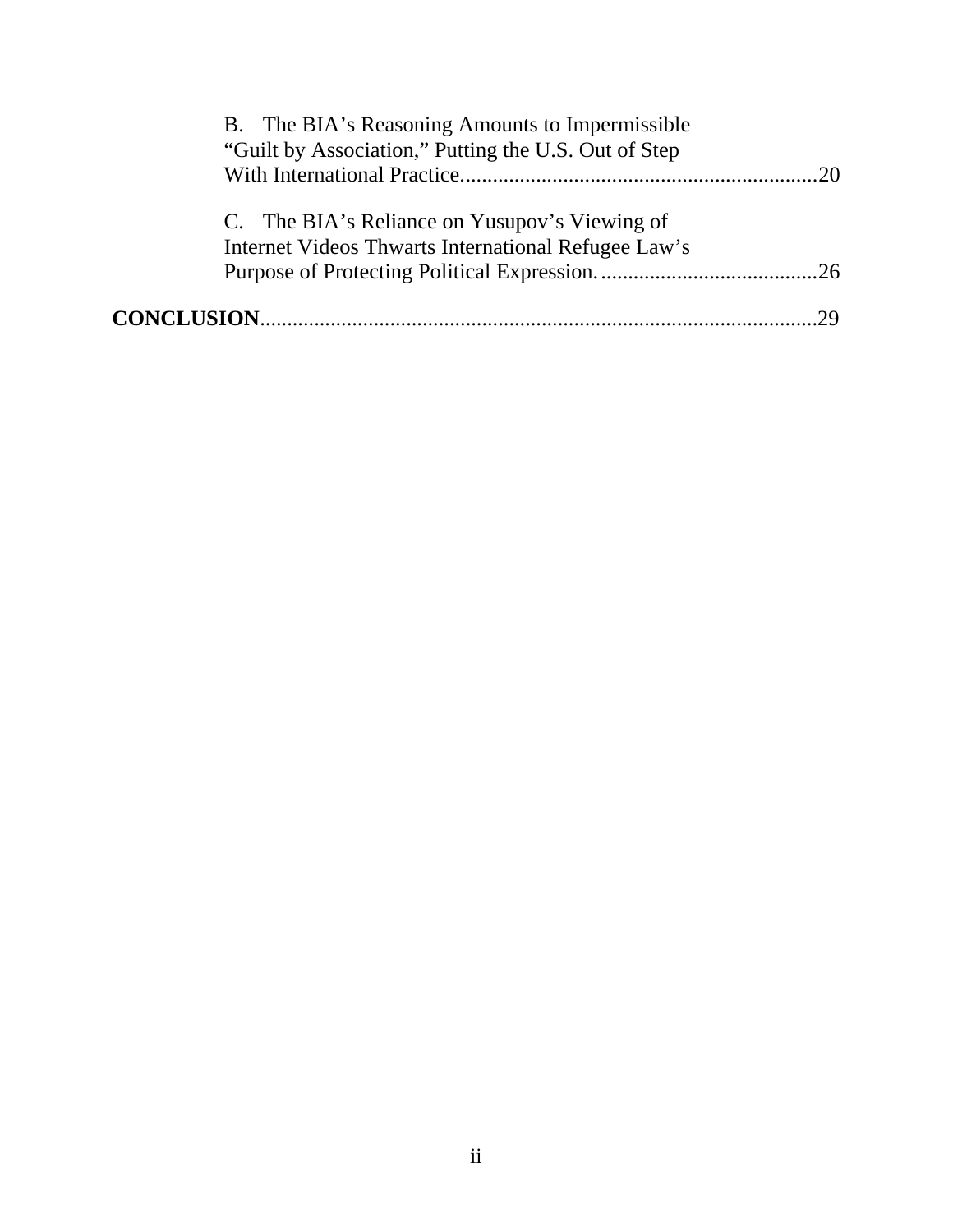# **TABLE OF AUTHORITIES**

# <span id="page-3-0"></span>**Statutes & Regulations**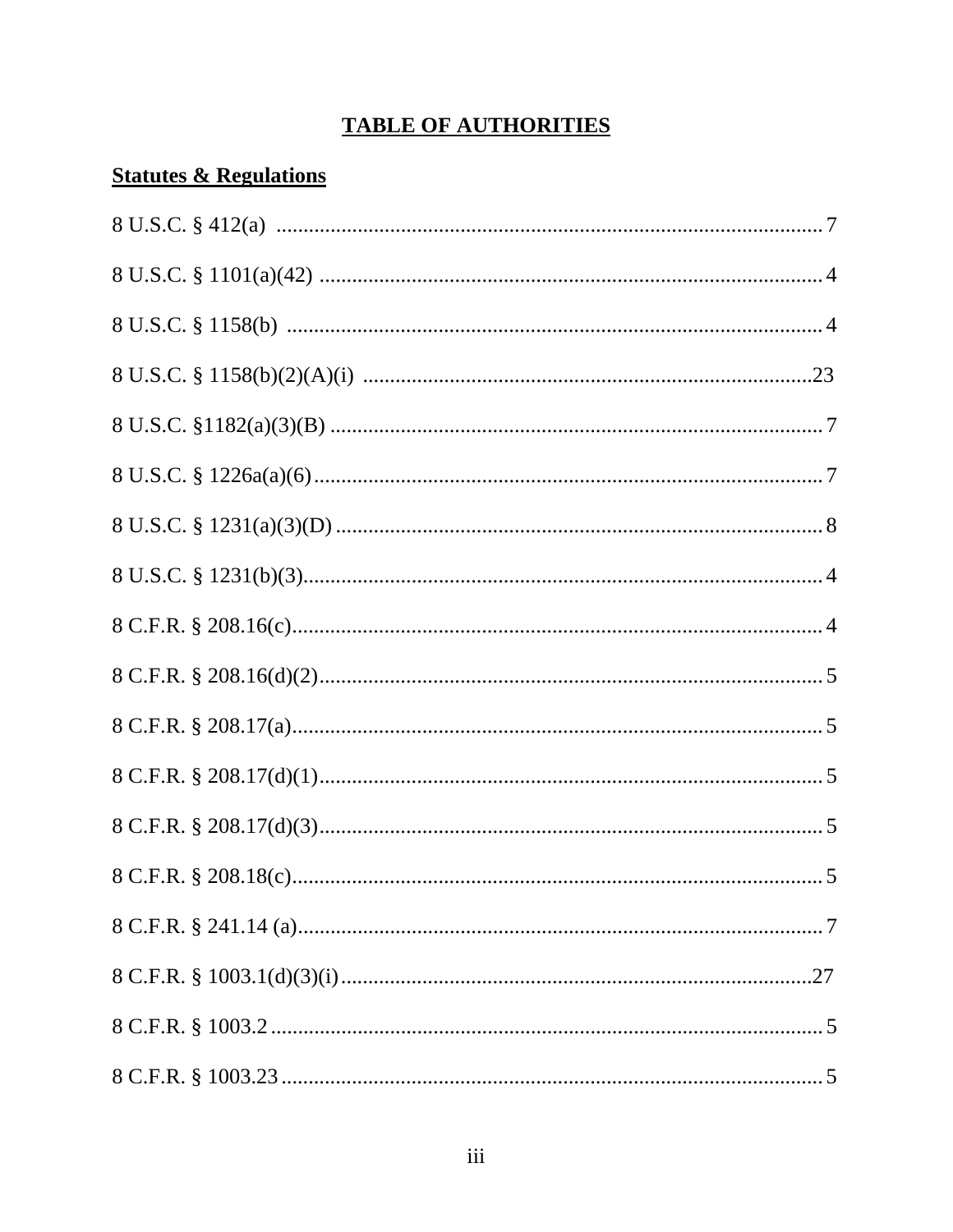# **U.S. Cases**

| Joint Anti-Fascist Refugee Comm. v. McGrath, 341 U.S. 123 (1951) 22 |
|---------------------------------------------------------------------|
|                                                                     |
|                                                                     |
|                                                                     |
|                                                                     |
|                                                                     |
| Reno v. Am.-Arab Anti-Discrimination Comm., 525 U.S. 471 (1999) 29  |
|                                                                     |
|                                                                     |
|                                                                     |
|                                                                     |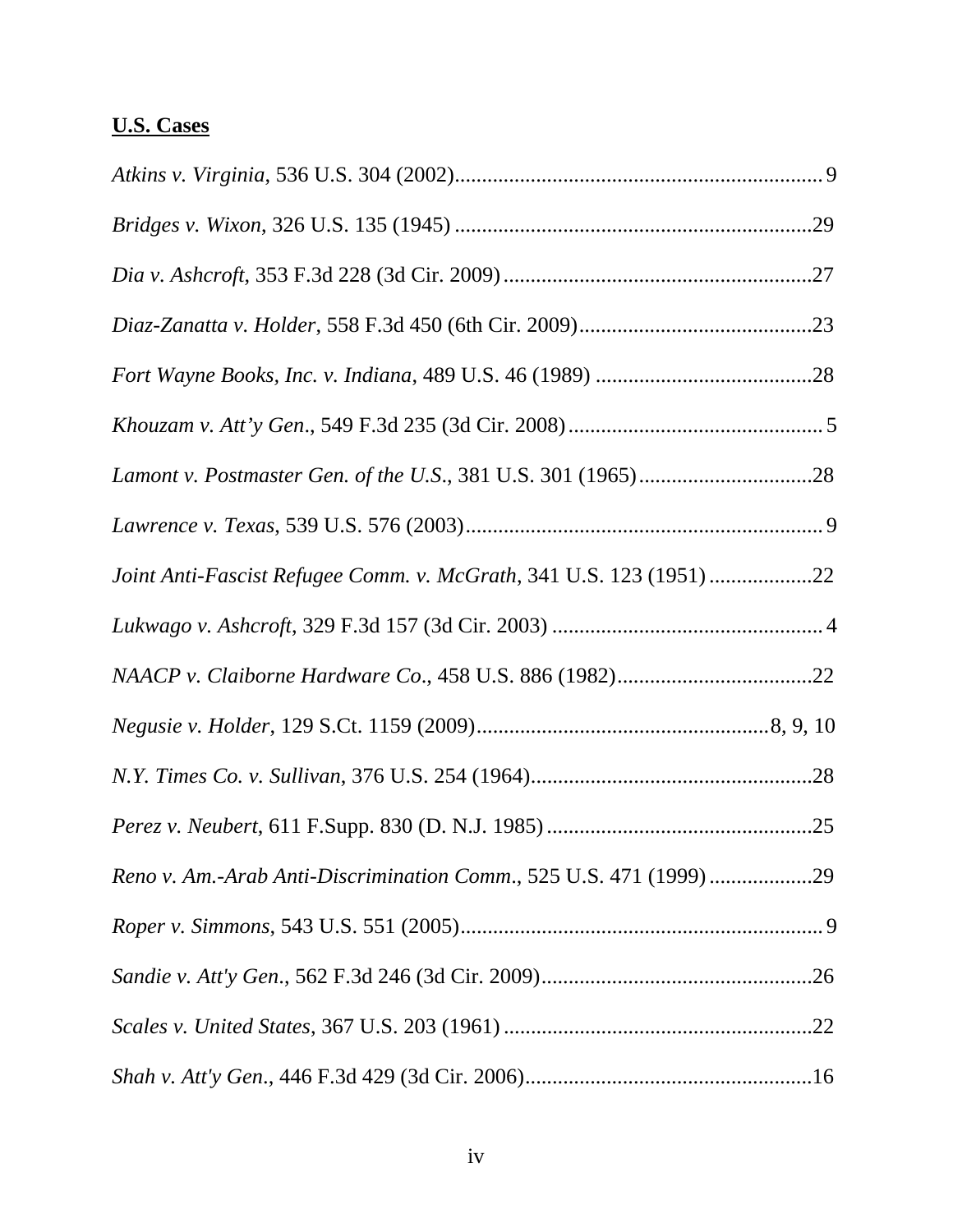| <b>Foreign Cases</b>                                                           |
|--------------------------------------------------------------------------------|
|                                                                                |
| Ahani v. Canada (Minister of Citizenship and Immigration), [2002] 1 S.C.R. 72, |
|                                                                                |
|                                                                                |
|                                                                                |
| Canada (Minister of Citizenship and Immigration) v. Mahjoub,                   |
|                                                                                |
| Kaddari v. Minister for Immigration & Multicultural Affairs,                   |
|                                                                                |
|                                                                                |
|                                                                                |
| Matter of XXXXX, No. A8-01297 (Immigration and Refugee Board of Canada         |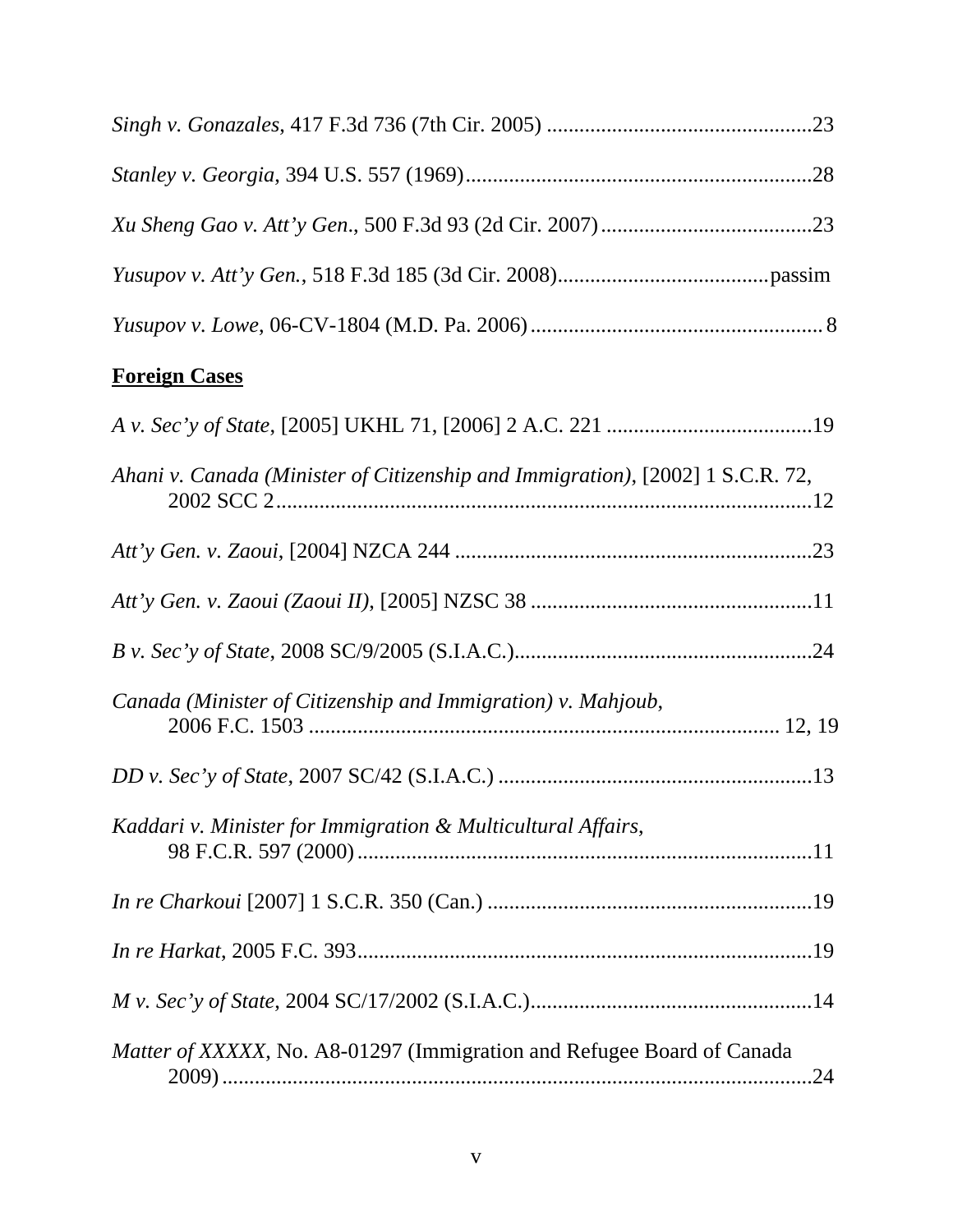| <i>Refugee Appeal No. 74540</i> (N.Z. Refugee Status Appeals Authority         |
|--------------------------------------------------------------------------------|
|                                                                                |
| Suresh v. Canada (Minister of Citizenship and Immigration), [2002] 1 S.C.R. 3, |
|                                                                                |
|                                                                                |
|                                                                                |
| <b>International Treaties and Foreign Laws</b>                                 |
| American Convention on Human Rights, art. 13, 1144 U.N.T.S. 123 (signed by     |

|--|--|--|--|--|--|--|--|--|--|

| Convention Relating to the Status of Refugees, art. 33, July 28, 1951, 189 |  |
|----------------------------------------------------------------------------|--|
|                                                                            |  |

Inter-American Convention Against Terrorism, art. 14, *opened for signature* Mar. 6, 2002, 42 I.L.M. 19 (2003)...................................................................................18

International Covenant on Civil and Political Rights, art. 19, 999 U.N.T.S. 171 (ratified by U.S. Sept. 8, 1992).....................................................................28

International Convention for the Suppression of the Financing of Terrorism, art. 15, 39, *opened for signature* Jan. 10, 2000, I.L.M. 270 (2000), 2178 U.N.T.S. 229.................................................................................................18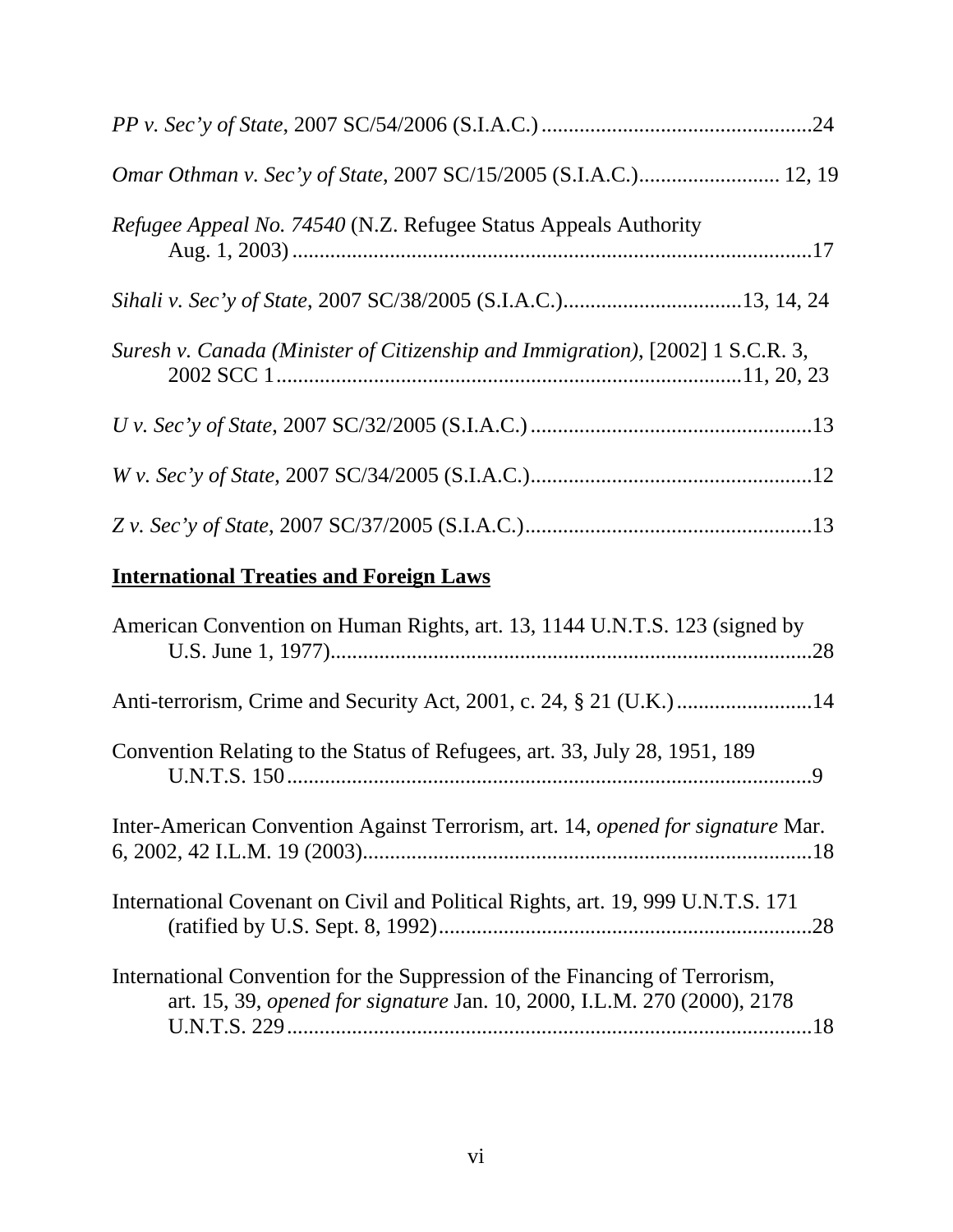| International Convention for the Suppression of Terrorist Bombings, art. 12,<br>opened for signature Jan. 12, 1998, 37 I.L.M. 249 (1998),                  |
|------------------------------------------------------------------------------------------------------------------------------------------------------------|
| Refugee Convention, Travaux Préparatoires, UN Doc. A/CONF.2/SR.16, at 8                                                                                    |
| Universal Declaration of Human Rights, art. 19, G.A. Res. 217A, U.N. Doc. A/810                                                                            |
| <b>Other Authorities</b>                                                                                                                                   |
| Geoff Gilbert, Current Issues in the Application of the Exclusion Clauses, in<br>Refugee Protection in International Law 425 (UNHCR 2003)19                |
| Guy S. Goodwin-Gill & Jane McAdam, The Refugee in International Law 356                                                                                    |
| Atle Grahl-Madsen, The Status of Refugees in International Law                                                                                             |
| Atle Grahl-Madsen, Commentary on the Refugee Convention, 1951                                                                                              |
| James C. Hathaway, The Rights of Refugees Under International                                                                                              |
| James C. Hathaway & Michelle Foster, Internal Protection/Relocation/Flight<br>Alternative as an Aspect of Refugee Status Determination, in Refugee         |
| Elihu Lauterpacht & Daniel Bethlehem, The Scope and Content of the Principle of<br>Non-refoulement: Opinion, in Refugee Protection in International Law 87 |
| Linda Piwowarczyk, Seeking Asylum: A Mental Health Perspective, 16 Geo.                                                                                    |
| Matthew E. Price, Politics or Humanitarianism: Uncovering the Political Roots of                                                                           |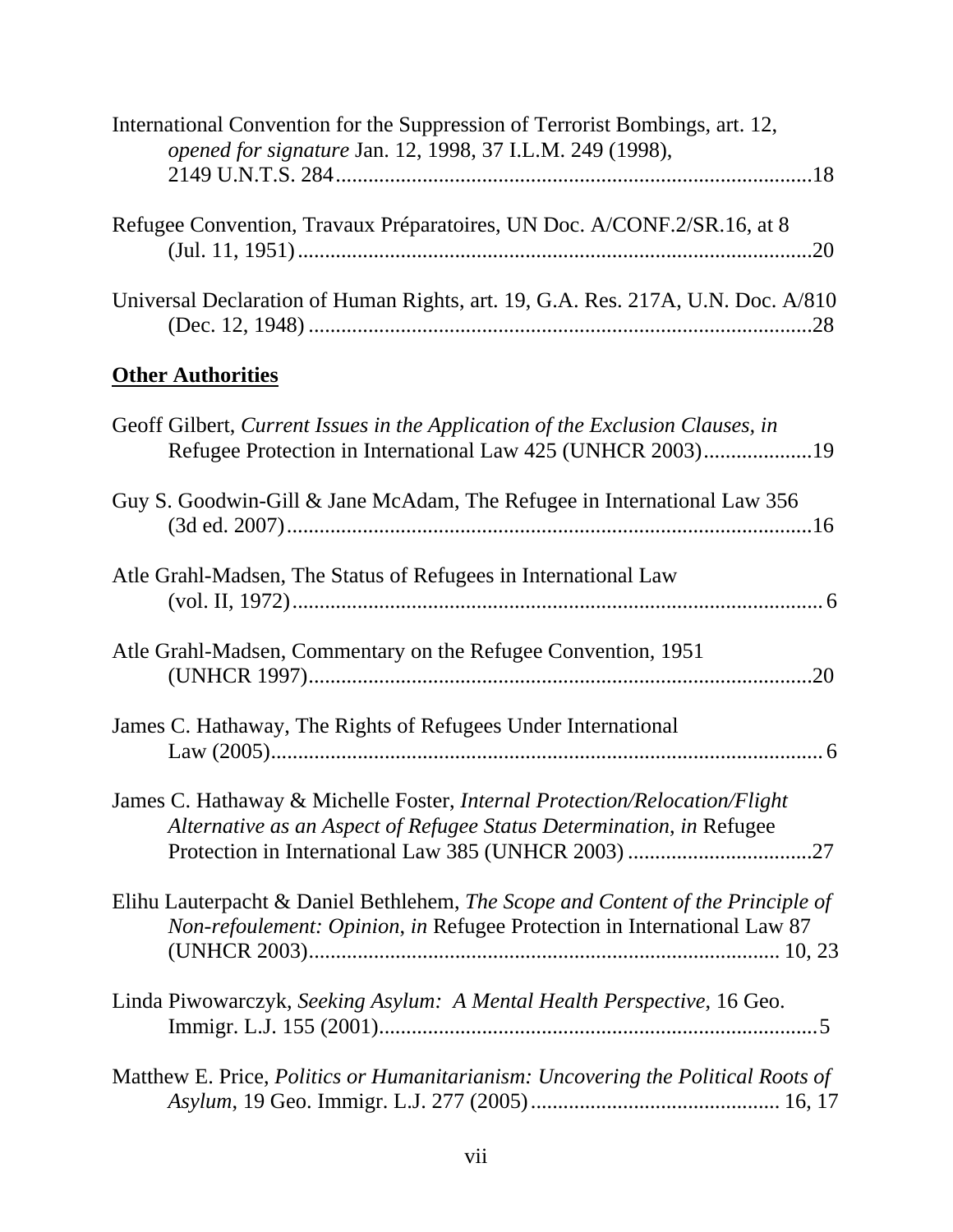| Jaya Ramji-Nogales et al., Refugee Roulette: Disparities in Asylum Adjudication,                                                                             |
|--------------------------------------------------------------------------------------------------------------------------------------------------------------|
| Rachel D. Settlage, Affirmatively Denied: The Detrimental Effects of a Reduced<br>Grant Rate for Affirmative Asylum Seekers, 27 B.U. Int'l L.J. 61 (2009)  6 |
| Office of the UNHCR, Handbook on Procedures and Criteria for Determining                                                                                     |
| Office of the UNHCR, Note on the Principle of Non-Refoulement (Nov. 1997)10                                                                                  |
| Office of the UNHCR, Addressing Security Concerns Without Undermining<br>Refugee Protection, UNHCR's Perspective, para. 22, Rev. 1 (Nov. 29, 2001)<br>10     |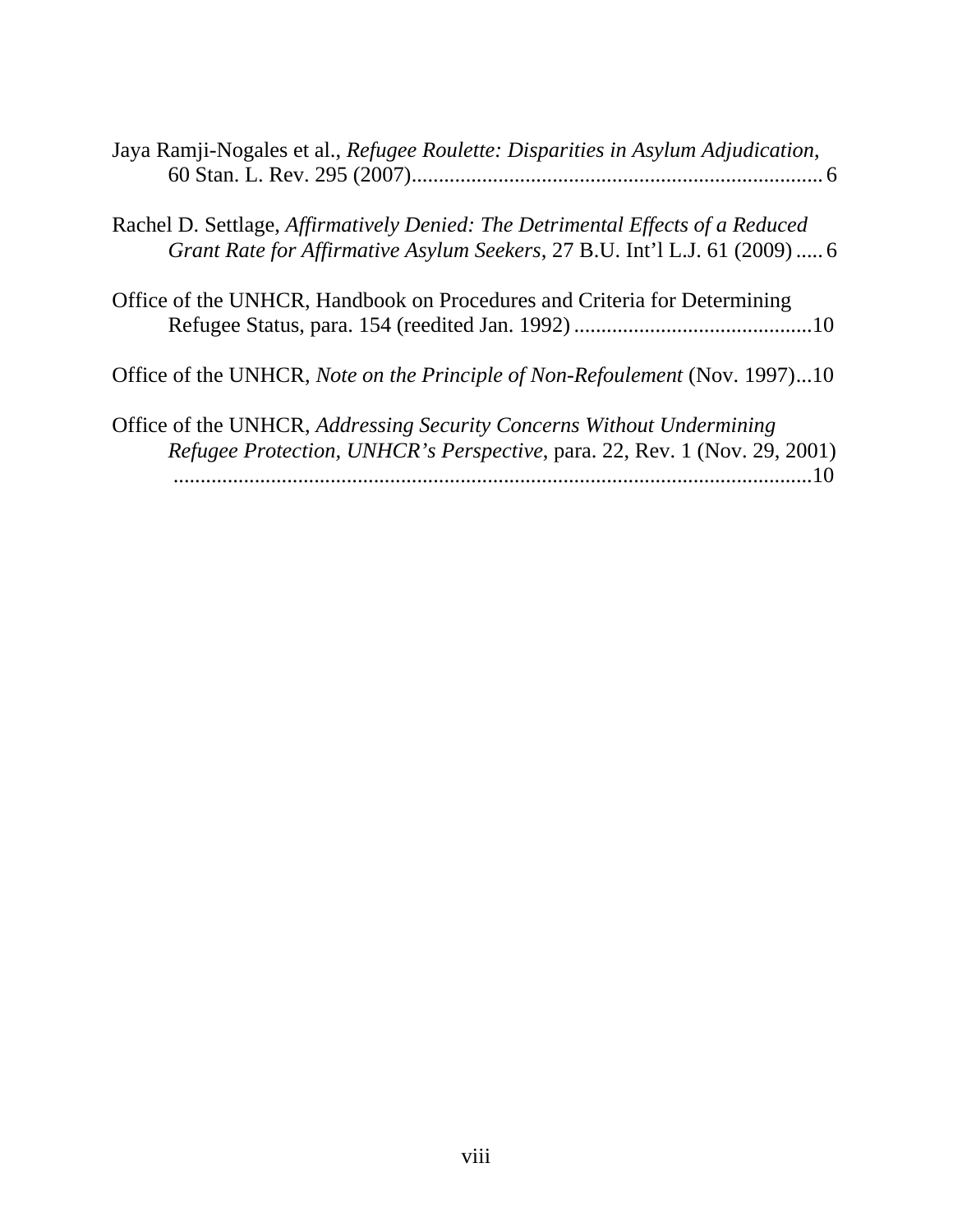#### **CORPORATE DISCLOSURE STATEMENT**

<span id="page-9-0"></span>*Amicus curiae* Columbia Law School Human Rights Institute is not a corporate entity for which a corporate disclosure statement is required (*See* Fed. R. App. P. 26.1).

#### **STATEMENT OF INTEREST**

<span id="page-9-1"></span>*Amicus curiae* Columbia Law School Human Rights Institute ("Institute") allows students to work in partnership with attorneys and institutions engaged in human rights activism. The Institute is dedicated to the implementation of human rights norms and believes that the issues raised in this case significantly impact human rights protections in the United States.

All parties have consented to the filing of this *amicus* brief, which is respectfully submitted in support of the Petitioner and grant of the petition for review pursuant to the second sentence of Federal Rule of Appellate Procedure 29(a).

#### **SUMMARY OF ARGUMENT**

<span id="page-9-2"></span>At issue in this case is whether an applicant who has established an uncontested and a clear probability of future persecution and torture may be divested of refugee protection where, to discharge its burden of establishing reasonable grounds to regard the applicant as a danger to U.S. security, the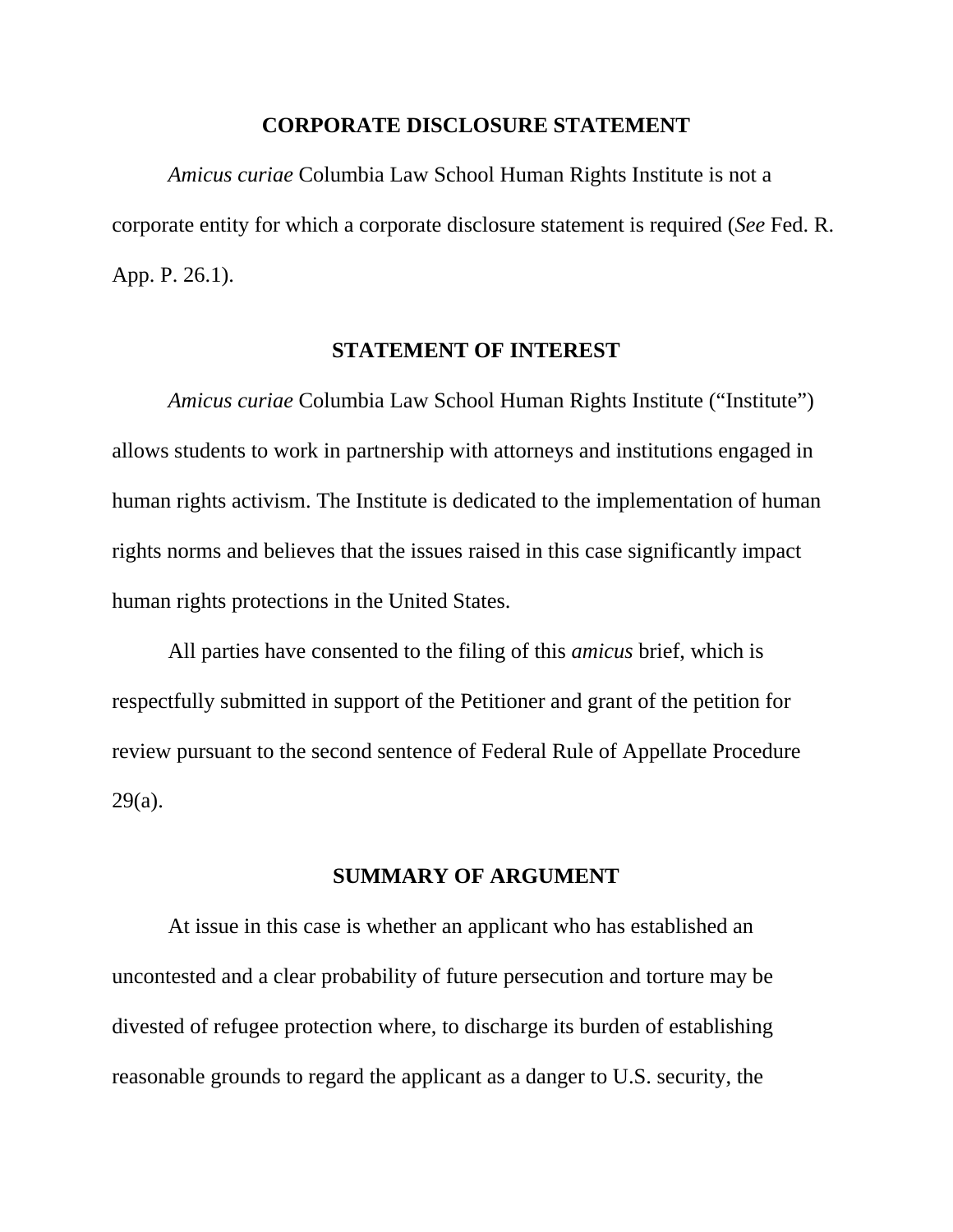Government proffers evidence so speculative as to upend the purpose of refugee protection and subvert fundamental values in U.S. and international law. *Amicus* submits this brief to bring the Court's attention to the serious departure from international law and the practices of our sister nations which the BIA's decision marks.

The stakes of sustaining erroneous and overzealous applications of the national security bar are high. The bar deprives bona fide refugees of necessary protection by relegating them to deferral of removal, a temporary and easily revocable form of relief. The national security determination precludes applicants from ever gaining any stable immigration status and can be invoked as grounds for indefinite detention and severely restrictive conditions of release. This Court's review is a crucial bulwark against the serious consequences of misapplying the bar.

The BIA's tenuous analysis in this case contravenes this Court's direction that the bar only be applied "to individuals who (under a reasonable belief standard) actually pose a danger to U.S. security." *Yusupov v. Att'y Gen.*, 518 F.3d 185, 201 (3d Cir. 2008). The character of this narrow class of individuals is delineated by the practice of our sister nations, which have applied security findings in exceptional cases: where individuals are alleged to have direct links to terrorists and terrorist activity.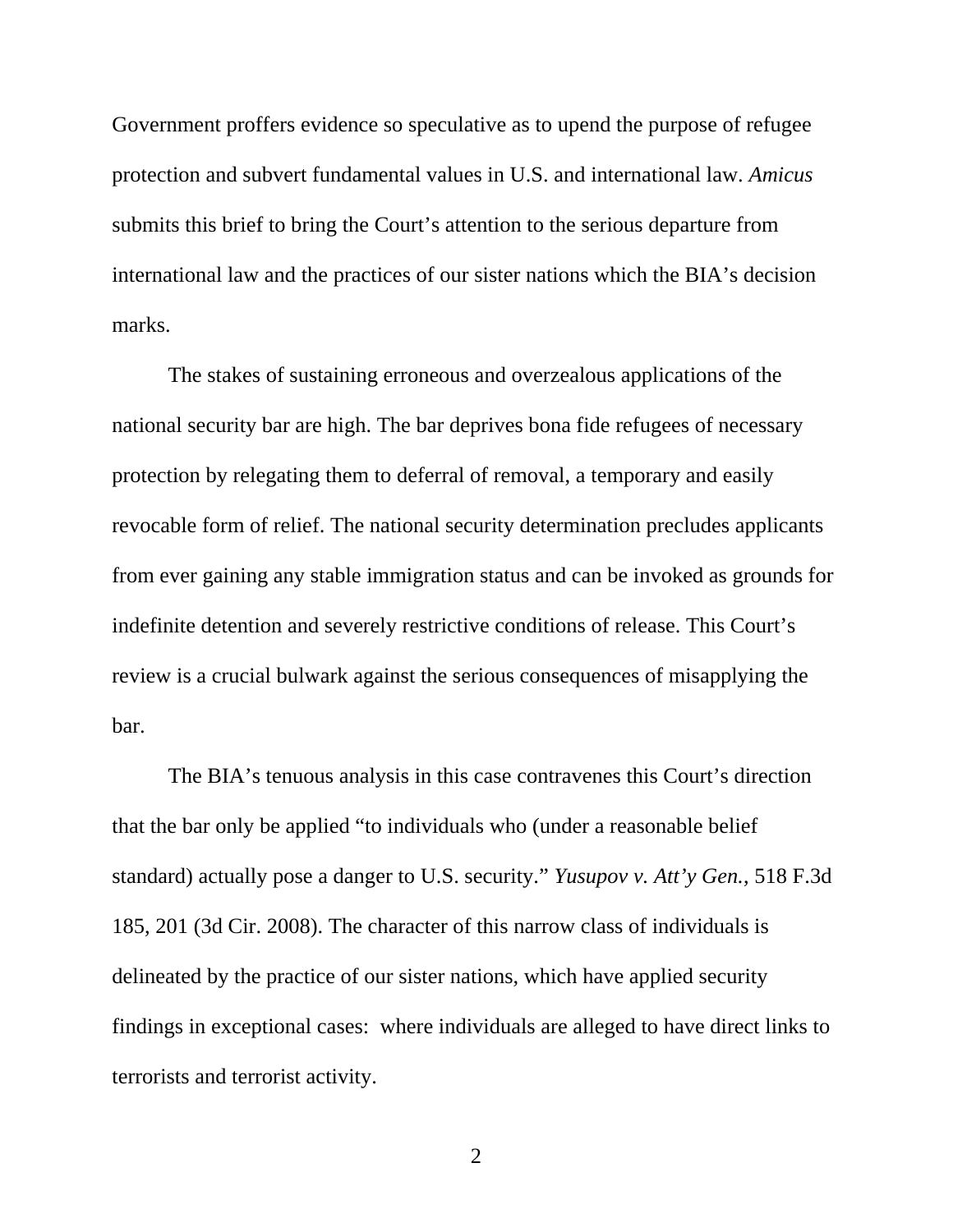Here, in striking contrast, no such direct link is even alleged against Yusupov. Instead, the BIA's decision consists of half-enunciated speculation and a tersely recited array of unconnected facts. The strongest of these is the politically motivated extradition request by the Uzbek government, which has a history of invoking broadly worded criminal provisions against individuals who pose the slightest threat to its authoritarian rule and which likely targeted Yusupov on the basis of information it elicited by torturing one of his fellow religious followers. This reliance defeats the purpose of asylum, which is rooted in the tradition of providing sanctuary from despotic governments' persecution of political dissenters.

Similarly perverse is the BIA's reliance on Yusupov's non-violent, politically expressive activity and associations. Yusupov viewed speeches by Al Qaeda figures and videos depicting violence in Chechnya out of curiosity, but rejected such violence as contrary to his understanding of Islam. He lived with an individual who received an email that included the term "jihad." Asylum embodies the principle that individuals should be protected from persecution for precisely this kind of politically disfavored expression or by virtue of their innocent affiliations with controversial figures. The BIA's reasoning turns this principle on its head: it removes Yusupov from the ambit of protection by relying on precisely the kind of activity which refugee law was formulated to protect.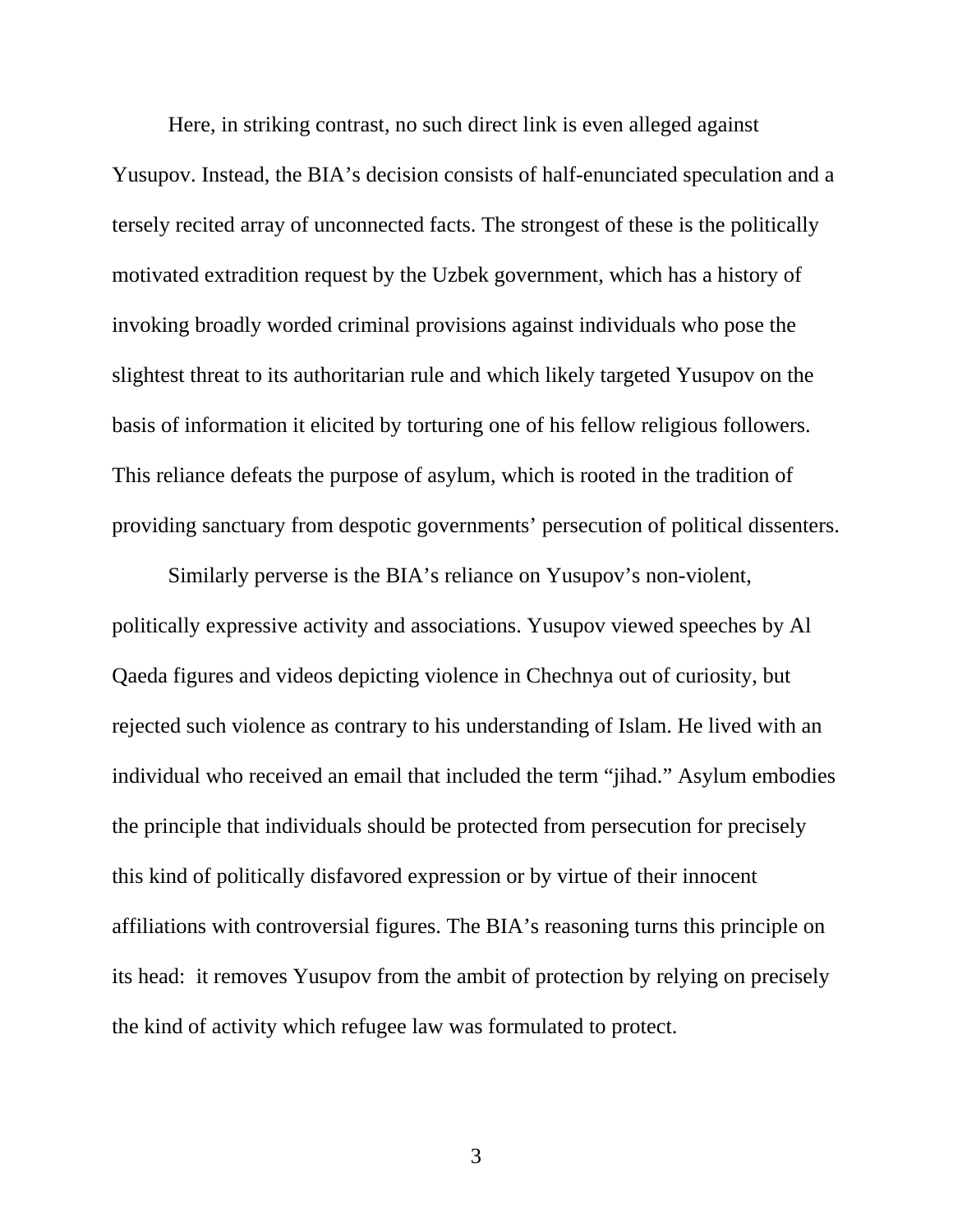Sustaining the Government's generalized allegations against Yusupov thus defeats the purpose of international refugee protection and renders meaningless this Court's direction that the BIA find reasonable grounds to believe Yusupov "*actually* posed a danger to U.S. security." *Id.* at 201 (emphasis added).

### **ARGUMENT**

## <span id="page-12-1"></span><span id="page-12-0"></span>**I. THIS COURT'S REVIEW IS A CRUCIAL CHECK ON EXPANSIVE APPLICATION OF THE NATIONAL SECURITY BAR, WHICH MAY ERRONEOUSLY DEPRIVE BONA FIDE REFUGEES OF IMPORTANT PROTECTION AND IMPOSE SEVERE CONSEQUENCES.**

The national security bar has serious consequences for applicants who, like Yusupov, would otherwise be entitled to asylum or withholding of removal because they have established a clear probability of persecution or torture.[1](#page-12-2) *See* 8 U.S.C. §§ 1101(a)(42), 1158(b), 1231(b)(3); 8 C.F.R. § 208.16(c). Because the stakes are high and the cost of misapplication great, this Court's review is a crucial bulwark against expansive and overzealous application of the bar.

An applicant entitled to protection but for the national security bar is

relegated to deferral of removal, a temporary and revocable form of relief

<span id="page-12-2"></span><sup>1</sup> While Yusupov's asylum application was denied as untimely, he otherwise established his asylum claim where the IJ found he met the higher burden under withholding of removal. *See* Joint Appendix, Vol. I ("JA.I") at 42-44 (IJ Decision at 8-10); *Lukwago v. Ashcroft*, 329 F.3d 157, 182 (3d Cir. 2003).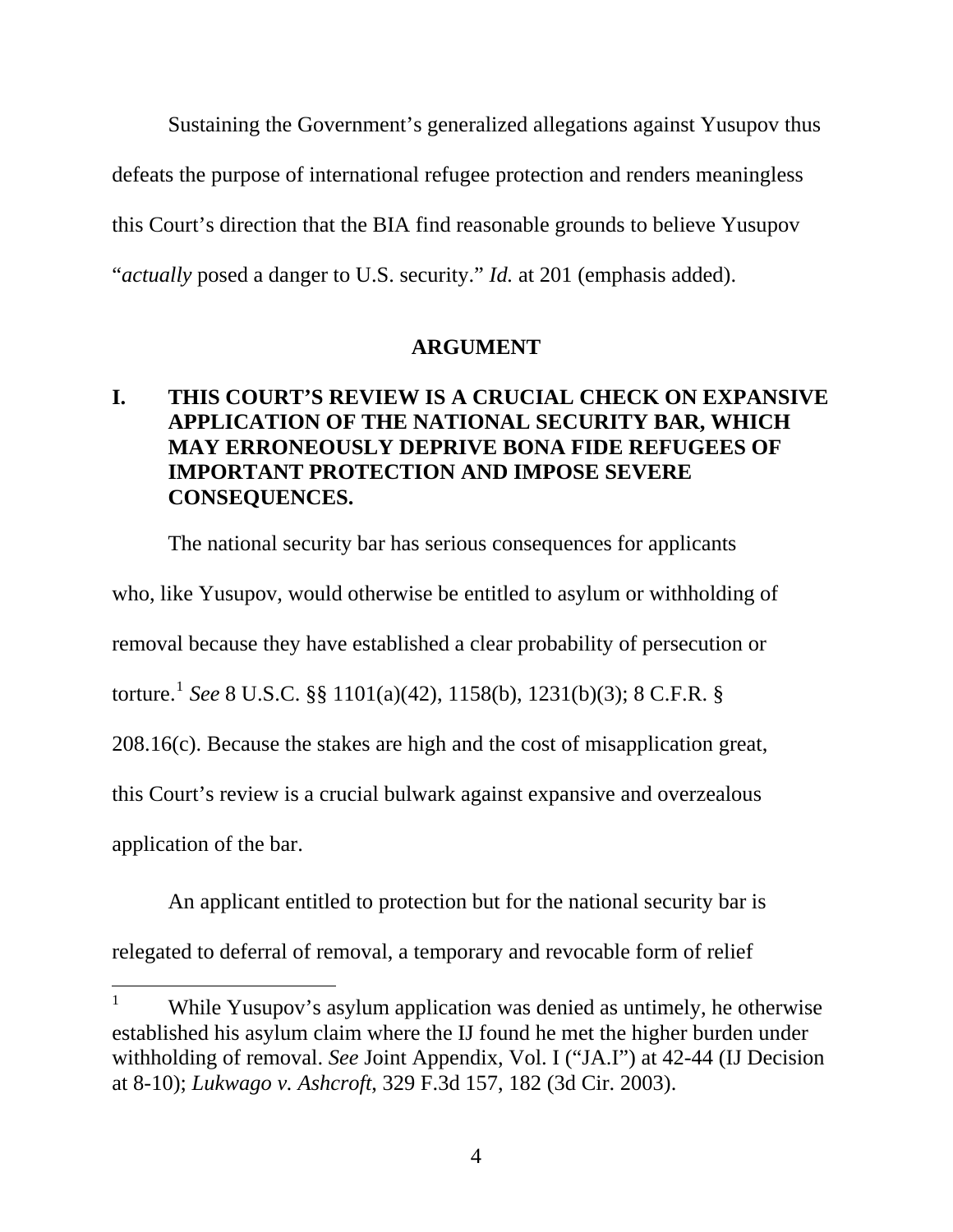that places applicants under constant threat of removal. *See* 8 C.F.R. §§ 208.16(d)(2), 208.17(a). The Government may move to terminate deferral at any time and the Immigration Judge ("IJ") must grant its motion if "it is accompanied by evidence that is *relevant to the possibility* that the alien would be tortured in the country to which removal has been deferred." 8 C.F.R. § [2](#page-13-0)08.17(d)(1) (emphasis added).<sup>2</sup> Under this ambiguous and low standard, the Government could terminate proceedings by offering any evidence, even if it is not new or previously unavailable, and even if it supports rather than weakens the applicant's claimed fear of torture. *See id.*  In contrast, to revoke asylum or withholding of removal the Government is required to "satisfy extensive requirements for reopening immigration proceedings." *See Khouzam v. Att'y Gen.*, 549 F.3d 235, 240 n.3 (3d Cir. 2008); 8 C.F.R. §§ 1003.2, 1003.23.

Upon termination of deferral, the IJ conducts a *de novo* review, requiring the applicant to re-establish that he faces clear probability of torture. *See* 8 C.F.R. § 208.17(d)(3). This re-litigation may re-awaken trauma in applicants who have experienced or fear persecution and torture, increasing the humanitarian cost of misapplication of the national security bar. *See* Linda Piwowarczyk, *Seeking* 

<span id="page-13-0"></span><sup>2</sup> In addition, the Secretary of State can terminate deferral and end proceedings by acquiring "sufficiently reliable" diplomatic assurances from the country to which the applicant is to be removed. *See* 8 C.F.R. § 208.18(c).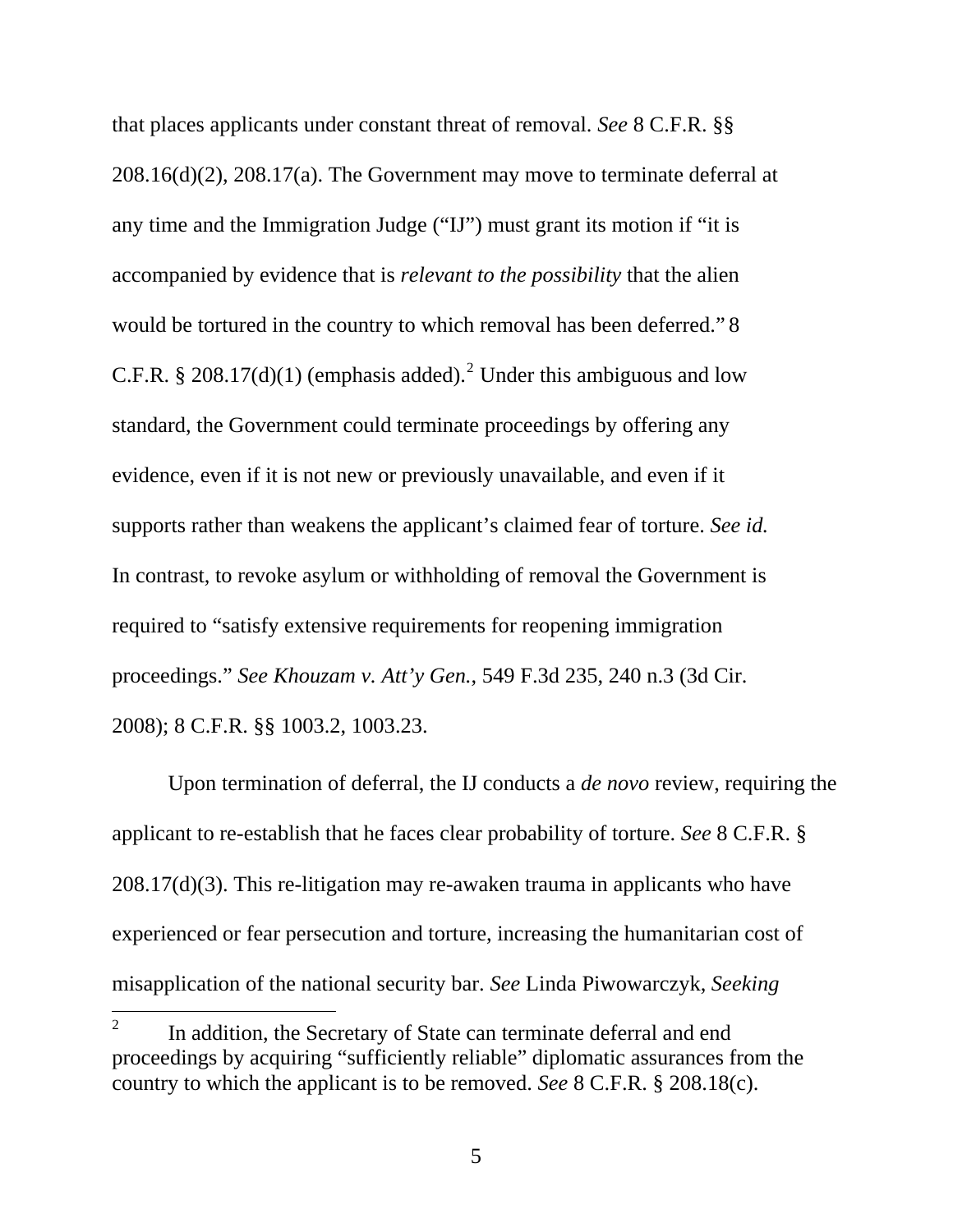*Asylum: A Mental Health Perspective*, 16 Geo. Immigr. L.J. 155, 171 (2001) (explaining that asylum applicants "may be caught in a quagmire that exacerbates their [past trauma] symptoms as they attempt to fulfill their legal obligations"); Rachel D. Settlage, *Affirmatively Denied: The Detrimental Effects of a Reduced Grant Rate for Affirmative Asylum Seekers*, 27 B.U. Int'l L.J. 61, 102-03 (2009) ("[A]n asylum seeker also faces unique stressors related to her uncertain immigration status and fears of being ultimately returned to a country where she will face further abuse."). Asylum-seekers often cannot afford adequate counsel; re-litigation exacerbates that problem, precluding applicants from re-establishing their claim to protection against persecution and torture. *See* Jaya Ramji-Nogales et al., *Refugee Roulette: Disparities in Asylum Adjudication*, 60 Stan. L. Rev. 295, 339-41 (2007).

Moreover, deferral of removal is an "in-limbo" status incompatible with the recognized needs of bona fide refugees like Yusupov. "It has never been envisaged that there should be any group of underprivileged refugees, subject to the whims of the authorities." Atle Grahl-Madsen, The Status of Refugees in International Law 442-43 (vol. II, 1972). The modern regime of international refugee protection developed to provide refugees sure protection against expulsion and envisioned the grant of "an equitable and stable status," enabling them to "lead a normal existence and become assimilated rapidly." James C. Hathaway, The Rights of Refugees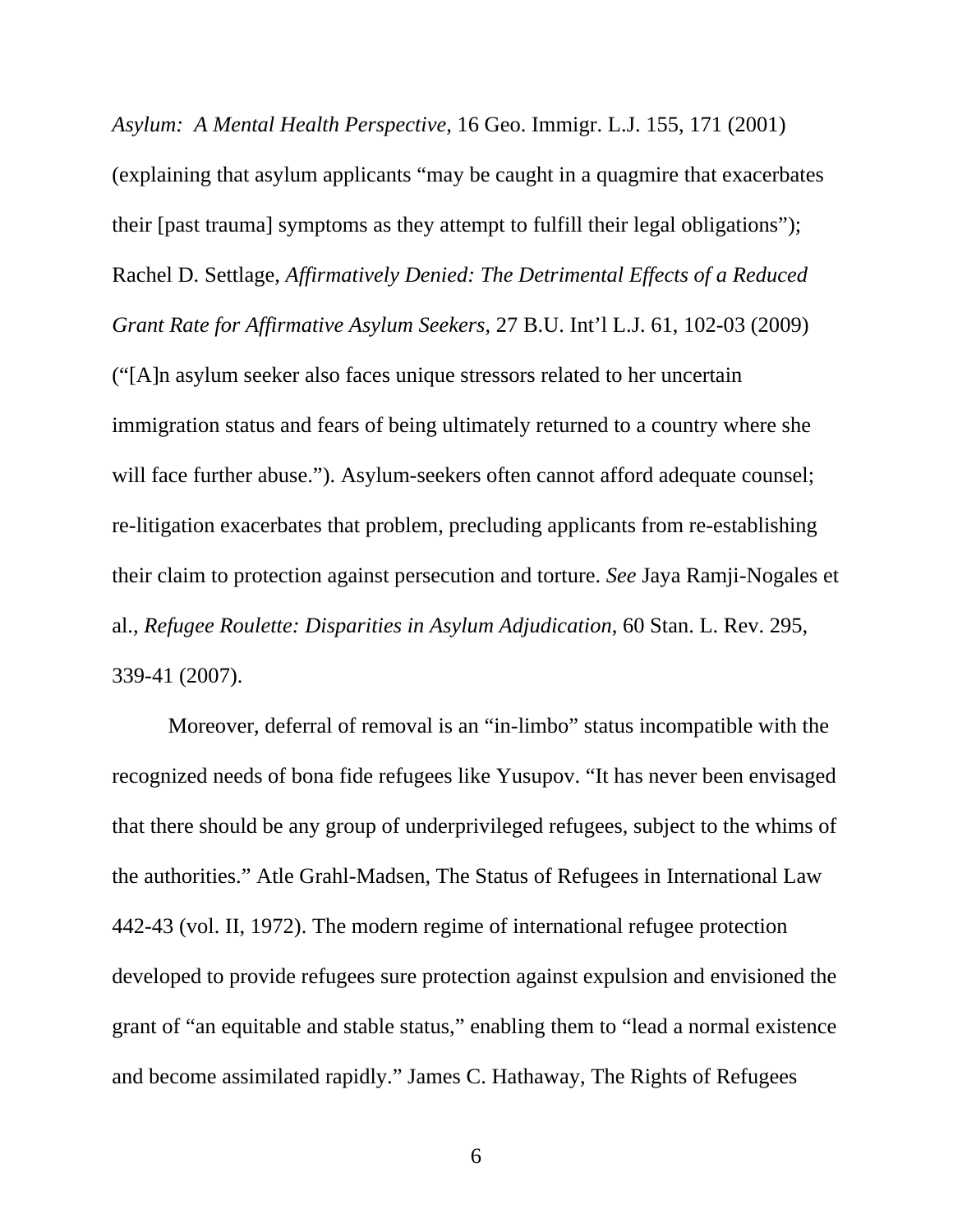Under International Law 93 (2005) (*citing* Memorandum by the Secretary-General to the Ad Hoc Committee on Statelessness and Related Problems, UN Doc. E/AC.32/2, Jan. 3, 1950).

The agency's security determination does far more than bar an applicant from asylum and withholding of removal; it closes other avenues to stable status for Yusupov and similarly situated applicants. The Government could invoke the security determination made in the asylum context to bar applicants from ever gaining lawful permanent residency, even on the basis of their marriage to U.S. citizens. *See* 8 U.S.C. § 1182(a)(3)(B) (rendering inadmissible, *inter alia*, "any alien who has engaged in terrorist activity").

Moreover, the security determination can serve as justification for serious deprivations of liberty. The agency can apply its security finding, made initially in the asylum context, to detain an applicant indefinitely as a national security threat. *See* Uniting and Strengthening America by Providing Appropriate Tools Required to Intercept and Obstruct Terrorism Act of 2001 (USA PATRIOT ACT) § 412(a), 8 U.S.C. § 1226a(a)(6) (2000 ed., Supp. II) (authorizing detention for an infinitely renewable period of six months beyond the removal period of any alien whose removal is not reasonably foreseeable and whom the Attorney General certifies, based on "reasonable grounds," as engaging, *inter alia*, in activity that "endangers national security"); 8 C.F.R. § 241.14 (a) (authorizing detention of applicants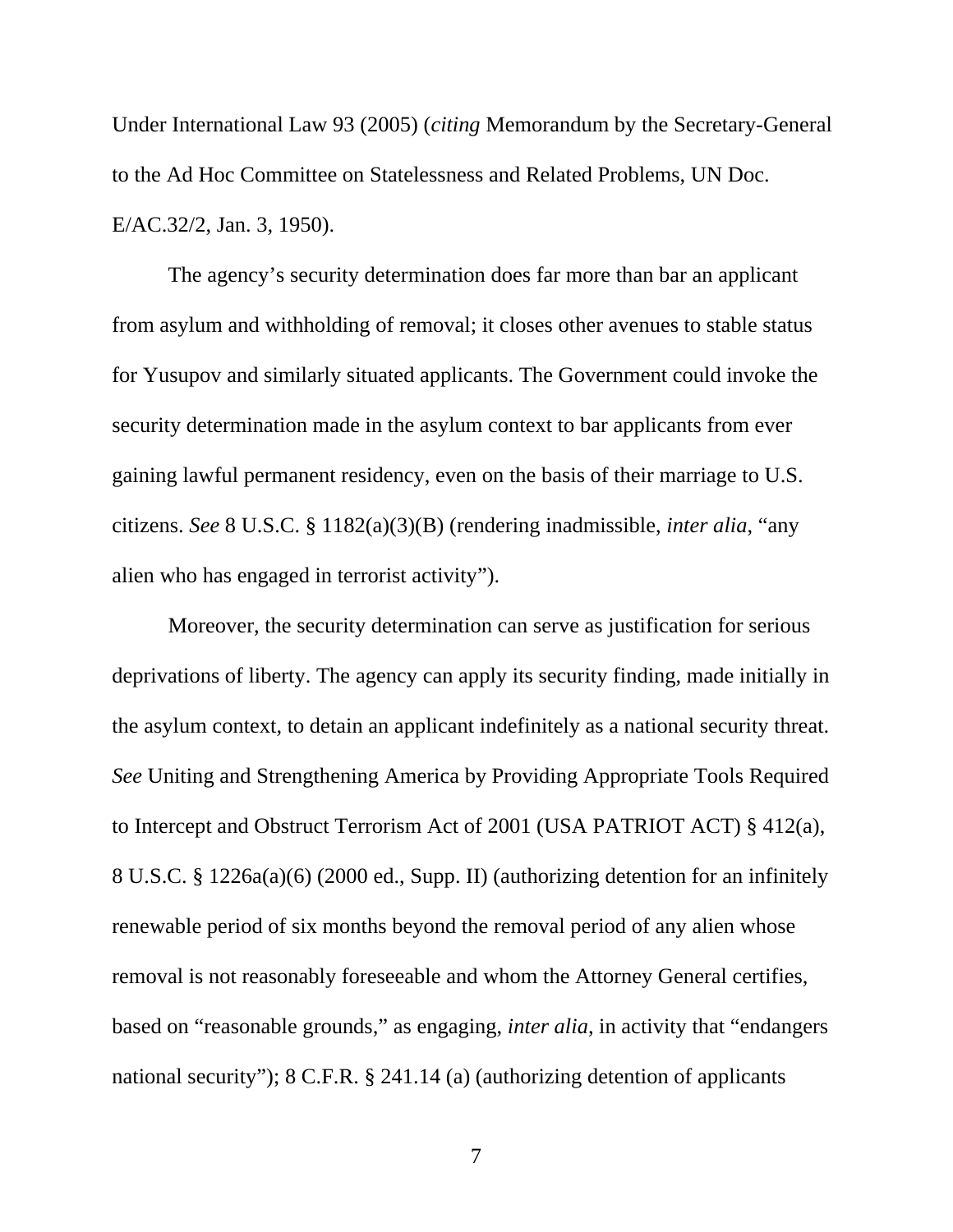whose removal is not reasonably foreseeable, based on "security or terrorism concerns"). Indeed, the Government has considered doing that in this case. Decision to Continue Custody dated July 19, 2006 (Doc. No. 16), attached as Ex. C to Petition for Writ of Habeas Corpus (Doc. No. 1), *Yusupov v. Lowe*, 06-CV-1804 (M.D. Pa. 2006). Additionally, the agency's security determination can be invoked to justify severely restrictive conditions of supervised release. *See* 8 U.S.C. §  $1231(a)(3)(D)$ . Here, for the last two years Yusupov has been required to live under a curfew, wear an electronic monitoring device, report weekly to the local Immigration Customs Enforcement office, and seek the government's permission to travel beyond 50 miles of his home—permission which has been denied several times. *See* U.S. Immigration and Customs Enforcement Release Notification, Jan. 16, 2007 (available upon request).

### <span id="page-16-0"></span>**II. THE COURT SHOULD CONSIDER INTERNATIONAL LAW AND PRACTICE IN REVIEWING THE BIA'S APPLICATION OF THE NATIONAL SECURITY BAR.**

As this Court has recognized, "courts often look…to international law to the extent that it has been incorporated into our law." *Yusupov*, 518 F.3d at 204 n.31. Here, international law is especially salient because in enacting the Refugee Act, "Congress intended to protect refugees to the fullest extent of our Nation's international obligations." *Id.* at 203; *Negusie v. Holder*, 129 S.Ct. 1159, 1165-66 (2009). Moreover, the practices of foreign courts are instructive because the U.S.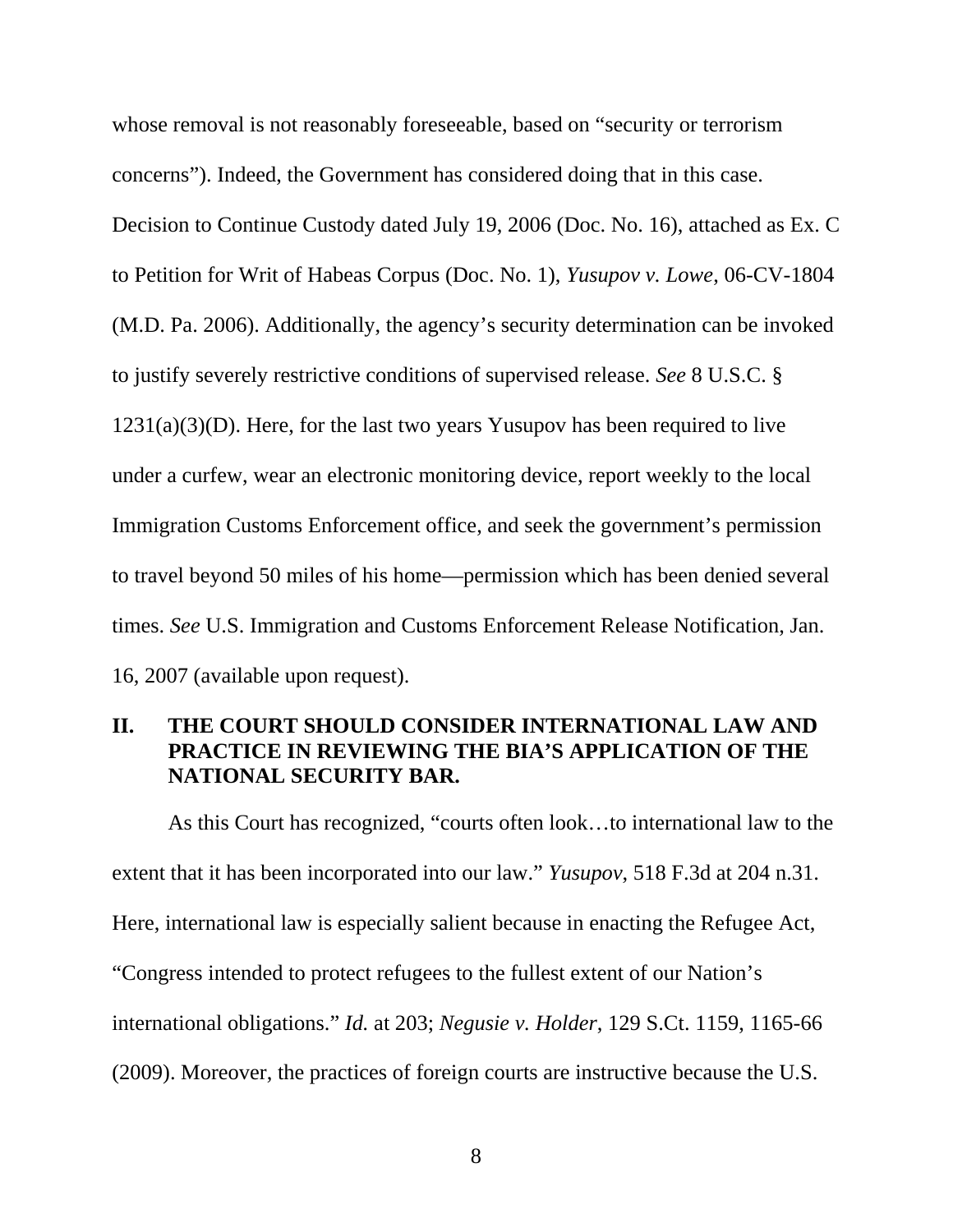law at issue is nearly identical to Article 33 of the 1951 Convention Relating to the Status of Refugees ("Refugee Convention"), which they also apply. *See Negusie*, 129 S. Ct. at 1175 ( Stevens, J., concurring) (discussing other state parties' narrow application of "the persecutor bar," another exception to the *non*-*refoulement* obligation); Refugee Convention, art. 33, July 28, 1951, 189 U.N.T.S. 150.

This Court previously recognized the relevance of international law and practice to this case when addressing the issue of statutory construction. *See Yusupov*, 518 F.3d at 203-04. The Court should also consider whether the BIA's application comports with international refugee law principles and globally shared values. *See Roper v. Simmons*, 543 U.S. 551, 575 (2005) (finding "confirmation" of its assessment of the death penalty in the practices of other nations); *Lawrence v. Texas*, 539 U.S. at 576-77 (noting that same-sex intimacy is an "integral part of human freedom in many other countries"); *Atkins v. Virginia*, 536 U.S. 304, 316 n.21 (2002) (discussing the consensus of "the world community" against imposing the death penalty on mentally retarded offenders).

## <span id="page-17-0"></span>**III. THE BIA'S APPLICATION OF THE NATIONAL SECURITY BAR IGNORES THIS COURT'S REQUIREMENT OF A 'MORE CERTAIN DETERMINATION' AND RUNS COUNTER TO INTERNATIONAL LAW AND PRACTICE.**

The BIA violated this Court's mandate that it make a "more certain determination than that 'the alien "might" or "could" be' a danger." *Yusupov*, 518 F.3d at 201. As this Court recognized, Congress intended to bar from relief only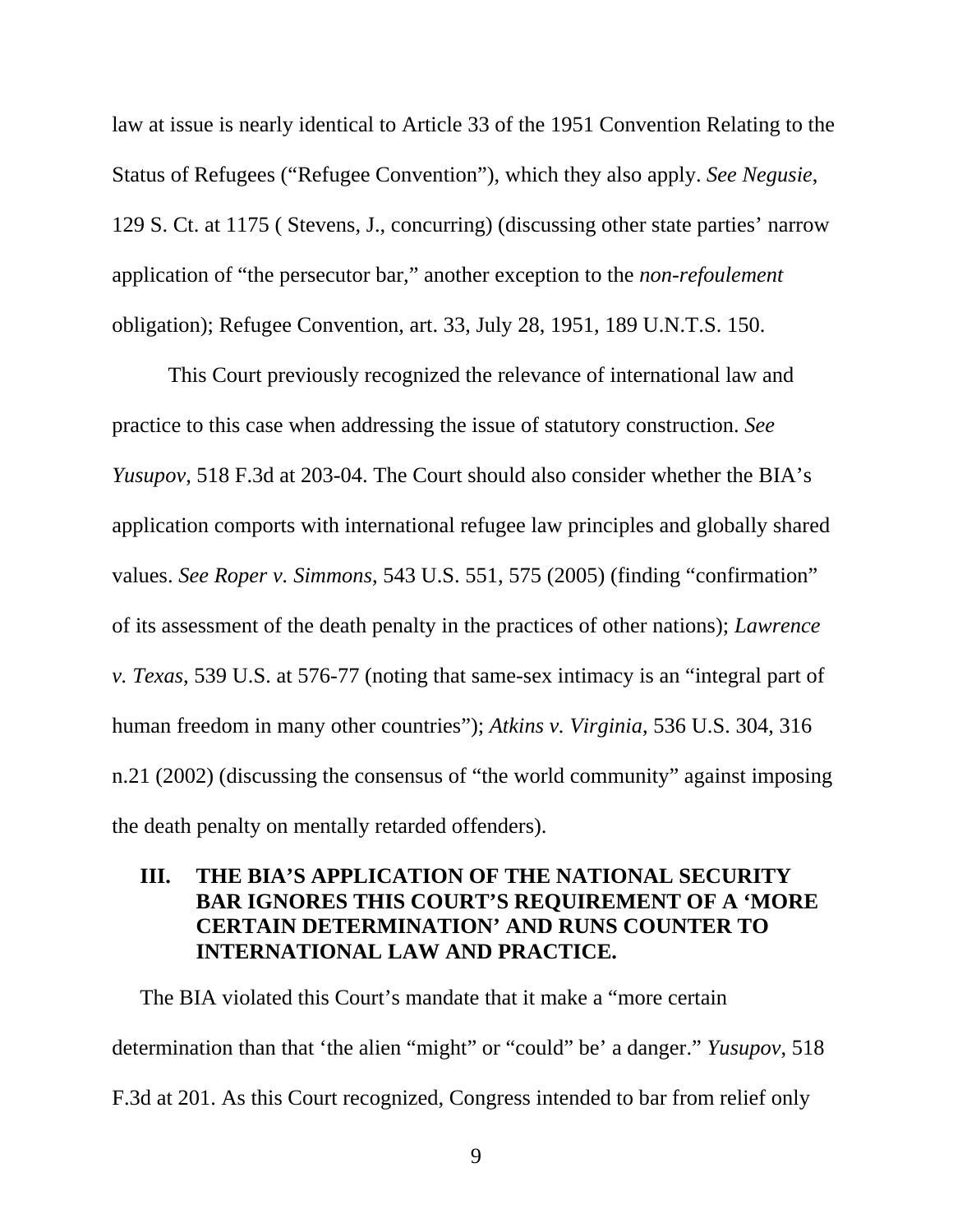the limited class of applicants who (under a reasonable person standard) "actually pose a danger to U.S. security," rather than those who "could be such a danger or have the ability to pose such a danger (a category nearly anyone can fit)." *Id.*

This is consonant with the United Nations High Commissioner for Refugees' (UNHCR) repeated direction that the bar only be applied in "extreme cases" and "with the greatest caution." Office of the UNHCR, Handbook on Procedures and Criteria for Determining Refugee Status para. 154 (reedited Jan. 1992); Office of the UNHCR, *Note on the Principle of Non-Refoulement*, (Nov. 1997); Elihu Lauterpacht & Daniel Bethlehem, *The Scope and Content of the Principle of Nonrefoulement: Opinion*, *in* Refugee Protection in International Law 87, 134 (UNHCR 2003) (bar should be applied with "particular caution"); Office of the UNHCR, *Addressing Security Concerns Without Undermining Refugee Protection, UNHCR's Perspective*, para. 22, Rev. 1 (Nov. 29, 2001) (the threshold for applying an exception to non-refoulement is "particularly stringent").<sup>[3](#page-18-0)</sup>

International practice illustrates the character of this limited class of applicants who "actually pose a danger." *Yusupov*, 518 F.3d at 201*.* Our sister nations, particularly the U.K. and Canada, face the same challenges of giving appropriate consideration to the government's assertion of security risk in light of the very real

<span id="page-18-0"></span><sup>3</sup> The Supreme Court has repeatedly looked to the UNHCR for guidance. *See Negusie*, 129 S. Ct. at 1175.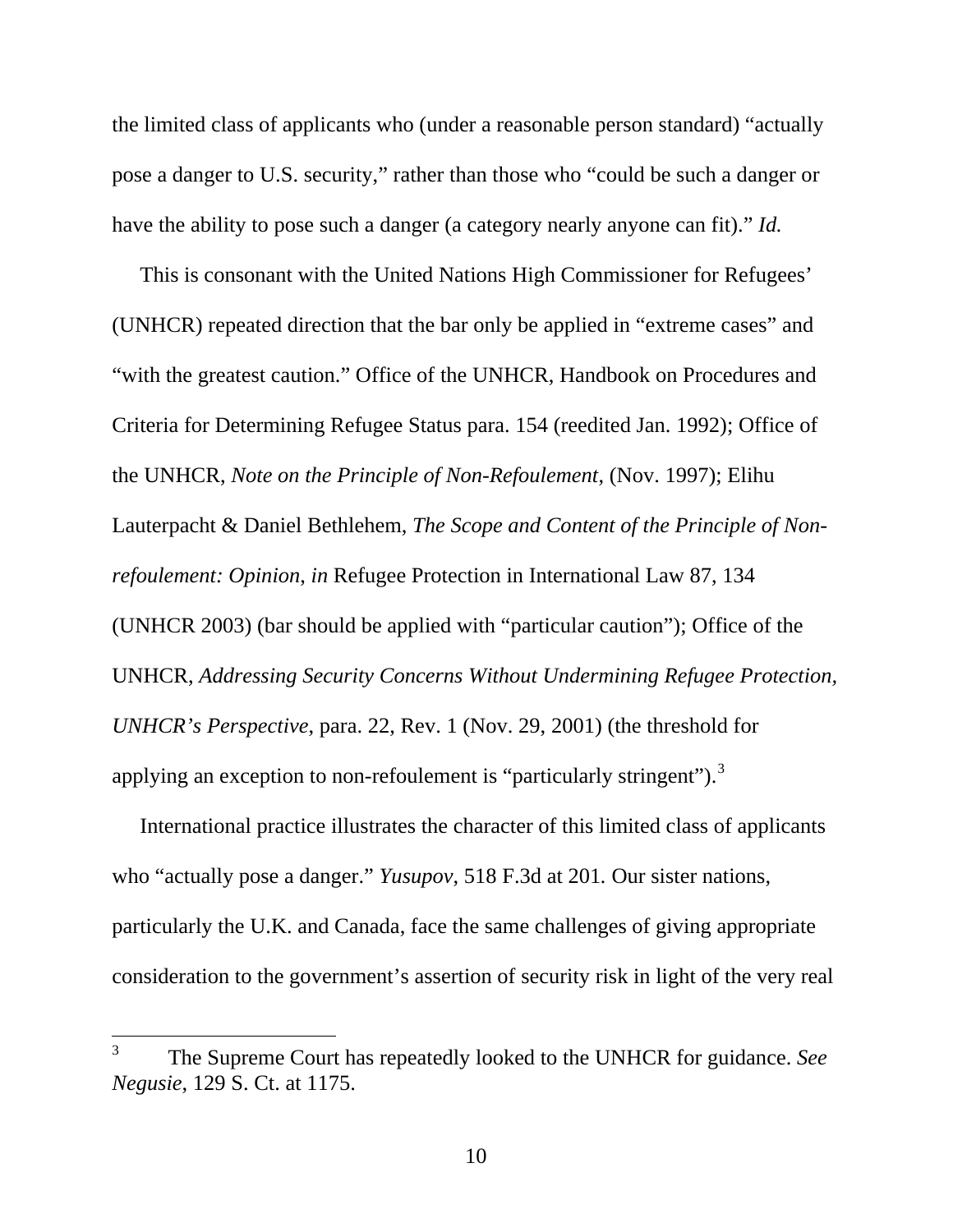danger posed by international terrorism and the large number of asylum-seekers at their shores; yet they apply the bar only in a narrow range of cases, typically where the applicant is alleged to have directly and intentionally assisted terrorists or engaged in terrorist activities. Accordingly, their security determinations are often based on evidence fundamentally more concrete than that proffered against Yusupov, who is not even *alleged* to have any such direct link to terrorist activity. The Canadian Supreme Court has held that the national security bar may only be applied "in an exceptional case" where the alleged danger is "grounded on objectively reasonable suspicion based on evidence." *Suresh v. Canada (Minister of Citizenship and Immigration),* [2002] 1 S.C.R. 3, 2002 SCC 1*,* para. 90.[4](#page-19-0)

<span id="page-19-0"></span><sup>4</sup> In *Zaoui II,* the New Zealand Supreme Court "adopt[ed] essentially the test stated by the Supreme Court of Canada," concluding that Article 33(2) imposes a "high standard" and requires the security danger "be based on objectively reasonable grounds." *Att'y Gen. v. Zaoui (Zaoui II)*, [2005] NZSC 38, paras. 44-45. Likewise, Australia's Federal Court (a federal appellate court) has emphasized that Article 33(2) "prescribes an objective test and not necessarily only a substantial opinion or a report." *Kaddari v. Minister for Immigration & Multicultural Affairs,* [2000] 98 F.C.R. 597, 601. However, security determinations in both countries are made in unpublished administrative decisions, making it difficult to assess state practice. It is noteworthy, however, that subsequent to *Zaoui*, the New Zealand government withdrew its security determination against the applicant, a prominent member of a controversial Algerian political party who was convicted on terrorism-related charges in proceedings in Belgium and France which the New Zealand refugee agency deemed tainted. *See Decision on Security Risk Certificate Against Mr Zaoui* (New Zealand Security Intelligence Service Sept. 13, 2007), http://www.nzsis.govt.nz/pdf/Final.pdf; *Refugee Appeal No. 74540* (New Zealand Refugee Status Appeals Authority Aug. 1, 2003), http://www.nzrefugeeappeals.govt.nz/PDFs/Ref\_20030801\_74540.pdf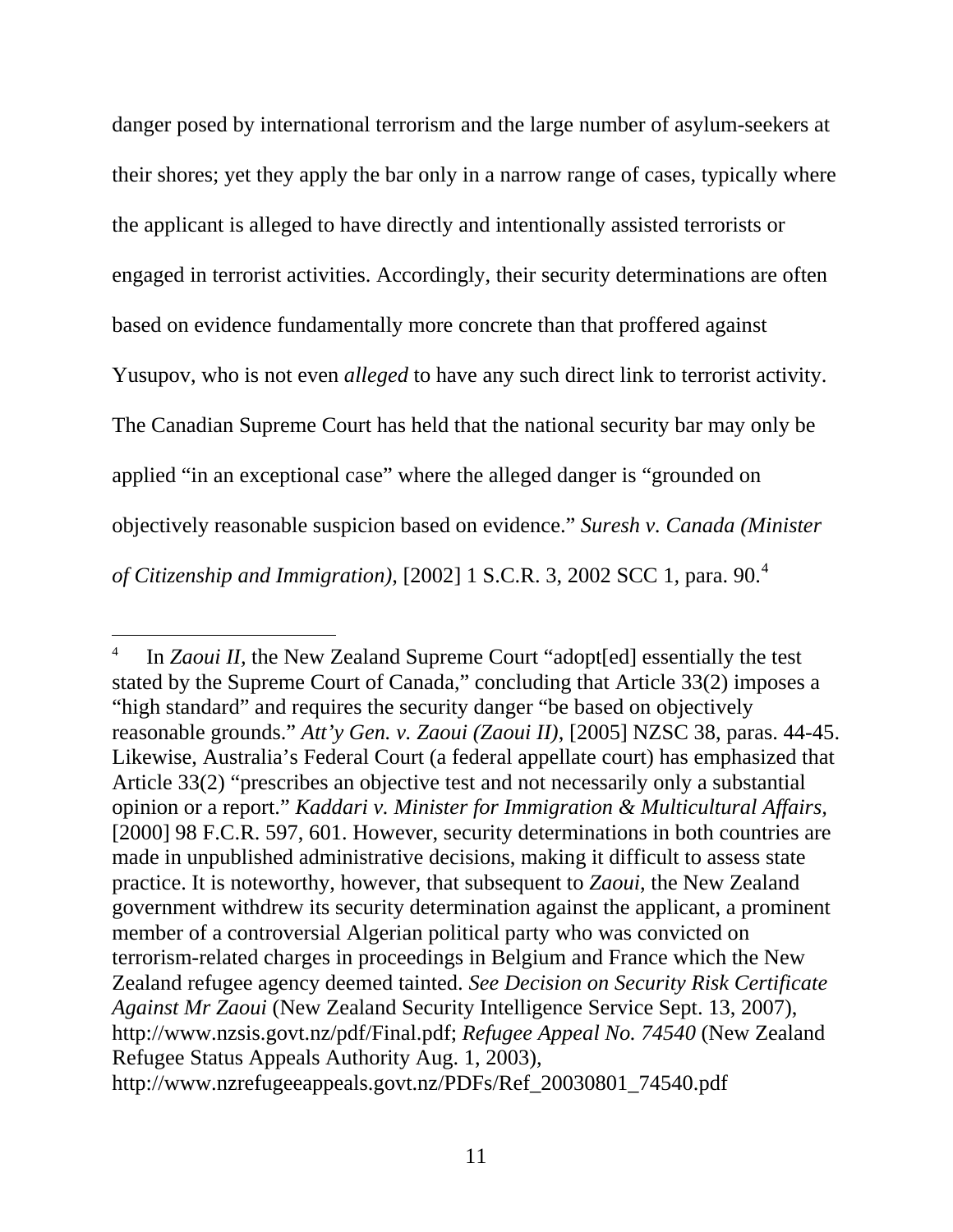Accordingly, Canadian courts have upheld applications of the national security bar where there is concrete evidence of applicants' connections to terrorist groups or activities. *See Ahani v. Canada (Minister of Citizenship and Immigration)*, [2002] 1 S.C.R. 72, 2002 SCC 2, paras. 3, 4, 18 (upholding security finding where applicant had received assassin training and traveled abroad on false passports as member of Iranian Ministry of Intelligence Security, which sponsors terrorist activities); *Canada (Minister of Citizenship and Immigration) v. Mahjoub*, [2006] F.C. 1503, paras. 15, 54 (upholding security finding where applicant had "constant and high level contacts with members of Osama bin Laden's terrorist network all over the world" and "likely facilitated the planning of terrorist attacks and provided logistical support").

In the U.K., the Special Immigration Appeals Commission ("U.K. Commission"), the tribunal specially designated to decide security-related immigration matters, has likewise applied the Article 33(2) security bar typically where applicants were alleged to have assisted, committed or attempted to commit terrorist activity. *See Omar Othman v. Sec'y of State*, [2007] SC/15/2005, para. 36 (S.I.A.C.) (Article 33(2) bar applied where applicant had "long-established connections with Osama Bin Laden and Al Qa'eda" and fund-raised for "terrorist groups"); *W v. Sec'y of State*, [2007] SC/34/2005 (S.I.A.C.) (Article 33(2) bar applied where applicant allegedly assisted in attempt to cause fear, alarm and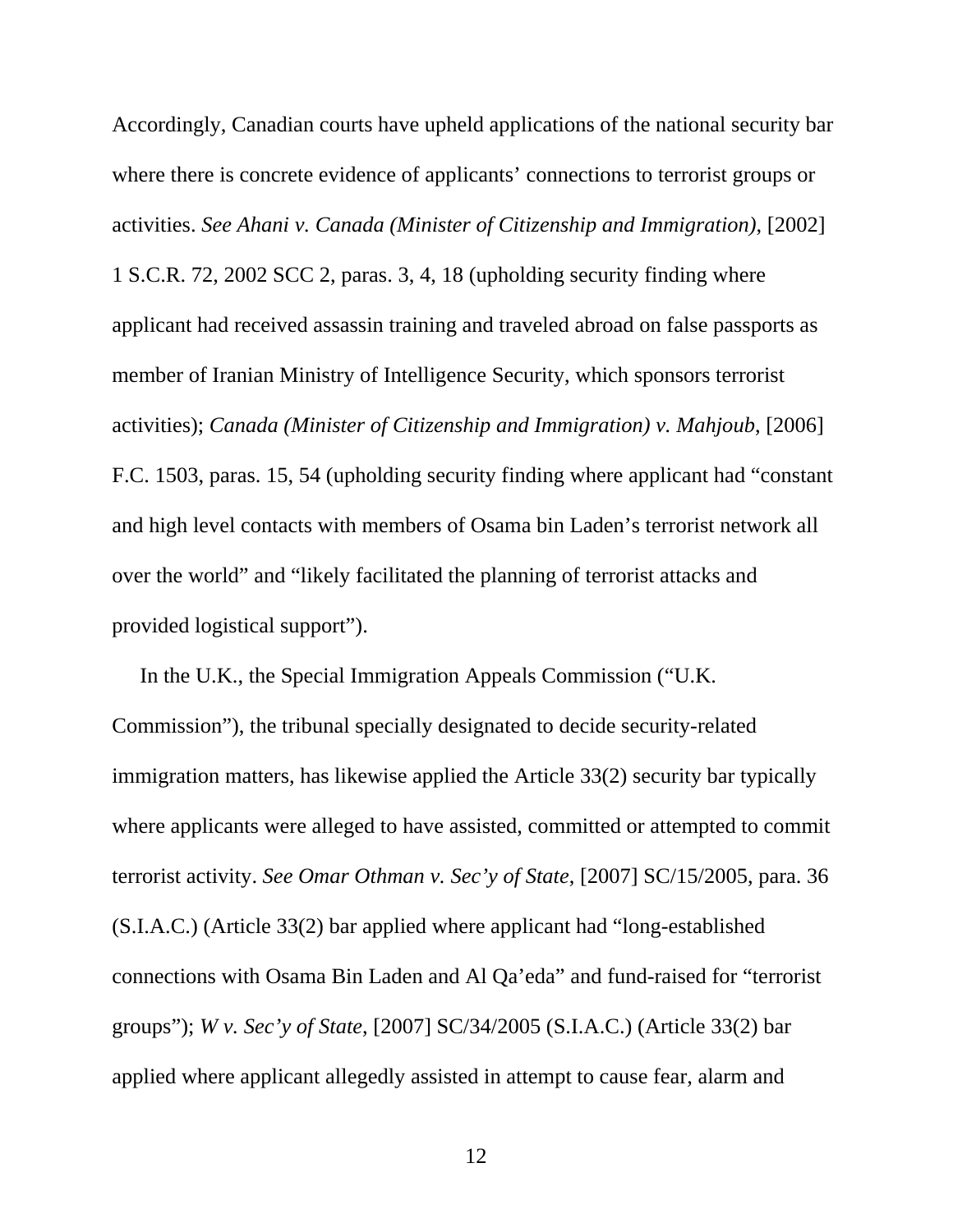disruption through deployment of poisons); *Z v. Sec'y of State*, [2007] SC/37/2005, para. 3 (S.I.A.C.) (Article 33(2) bar applied where applicant admitted to being the leader of a "functioning terrorist organisation" and purchasing chemicals and military manuals); *DD v. Sec'y of State*, [2007] SC/42 and 50/2005, para. 4 (S.I.A.C.) (Article 33(2) bar applied where applicants allegedly provided "extensive support to a range of Islamic extremists," including by producing false documents); *U v. Sec'y of State*, [2007] SC/32/2005 (S.I.A.C.) (Article 33(2) bar applied where applicant admitted to receiving military training in Afghan camp and to being in the U.K. to arrange others' receipt of military training to fight in Chechnya).

The character of this limited class of barred applicants is also delineated by U.K. Commission decisions declining to apply a security finding, where, upon appropriate scrutiny, the evidence did not establish the applicants' intent to further terrorist activity. In *Sihali* the Commission declined to apply the Article 33(2) security bar to an applicant who lived with terrorist "K" and lied at his criminal trial and before the Commission about assisting "K" in activities that he claimed not to know had a "terrorist purpose," including opening several bank and credit card accounts with false names. *Sihali v. Sec'y of State*, [2007] SC/38/2005, para. 9 (S.I.A.C.). The U.K. Commission found that "the trust which K reposed in [applicant] is not, by itself, powerful evidence that the [applicant] knew what K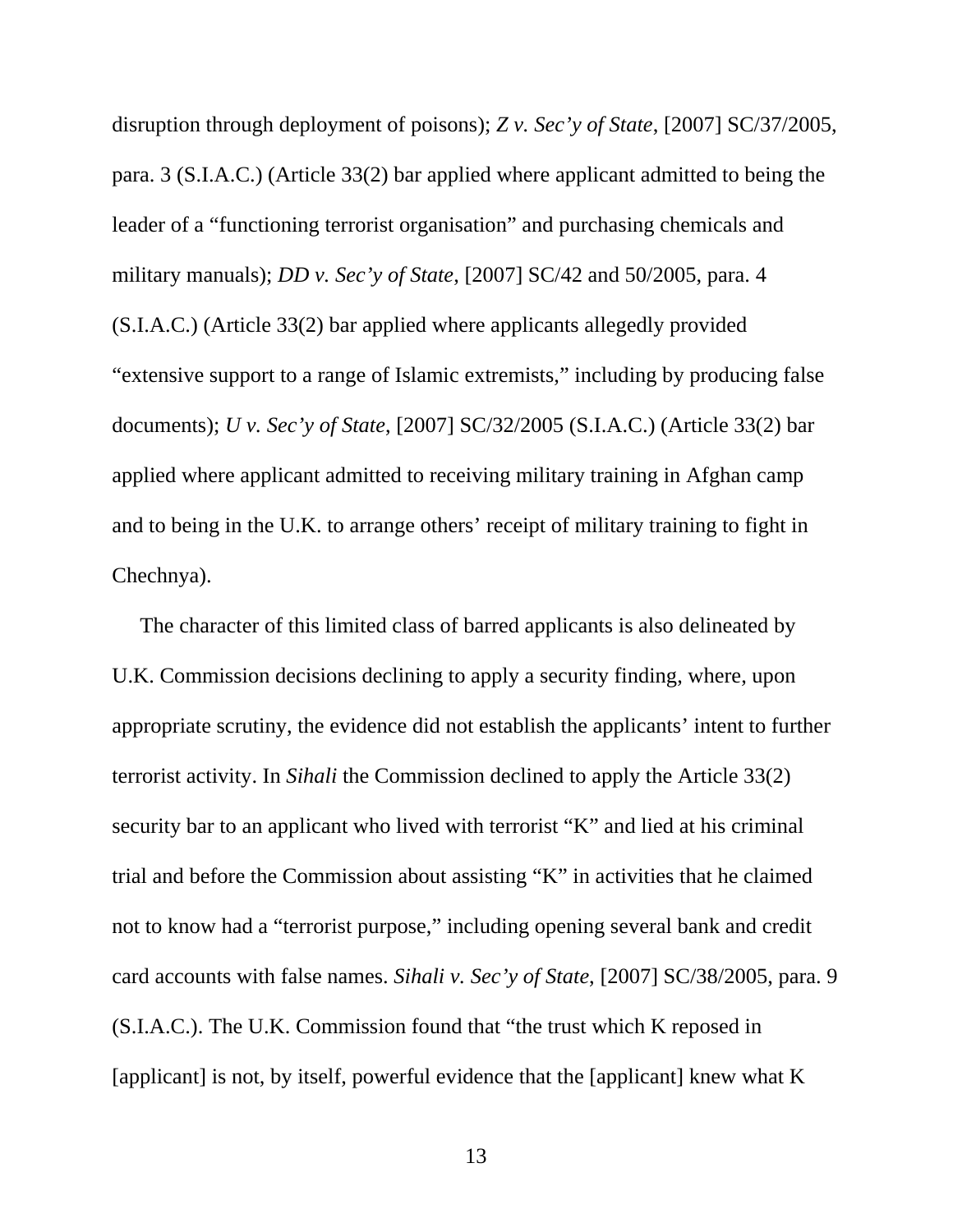was up to" and accordingly that his assistance, while demonstrating he was an "unprincipled and dishonest individual," was insufficient to bar him from refugee protection. *Id.* at paras. 16-17.

In *M*, the Commission declined to deport an asylum-seeker as a risk to U.K. security where the applicant was a member of what U.K. authorities described as an "Islamic extremist group," but had disavowed interest in Al Qaeda or "attacks on the West."[5](#page-22-0) *M v. Sec'y of State*, [2004] SC/17/2002*,* para. 8 (S.I.A.C.). Emphasizing the necessity to submit "all the evidence to a close and penetrating analysis," the Commission concluded that while the applicant was "likely to be at least acquainted" with "active terrorists," his "association with them must not be taken necessarily to mean that [he] is supporting or knows what they are doing." *Id.* paras. 7, 19.

The facts alleged here are fundamentally less particularized than in *Sihali* and *M* and yet the BIA's analysis was far less searching. The BIA merely recited a series of unconnected facts and pieces of indirect evidence, including Yusupov's viewing of Internet news clips and the content of an email his roommate received. This and other cited evidence is so attenuated from any specific danger to U.S.

<span id="page-22-0"></span><sup>5</sup> The U.K. sought M's deportation pursuant to the Anti-terrorism, Crime and Security Act, 2001, c. 24, § 21 (U.K.), which permits the government to deport any non-citizen, including an asylum-seeker, whom the Secretary of State reasonably believes is a "risk to national security"; this language is substantially similar to that of Article 33(2).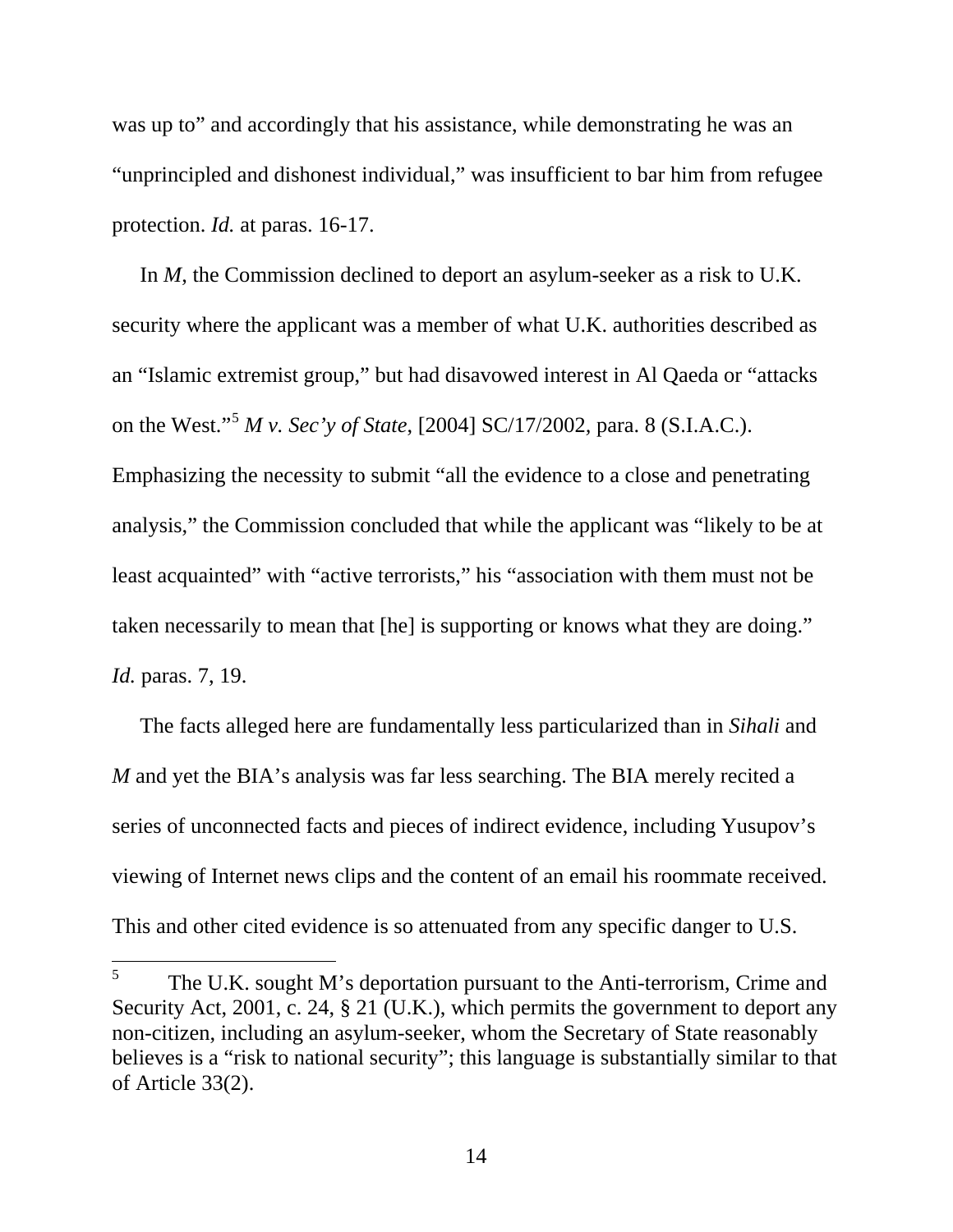security that it could be compiled against "nearly anyone." *Yusupov*, 518 F.3d at 201. Accordingly, even considered cumulatively such evidence could not suffice to put Yuspov in the narrow class of applicants who (under a reasonable belief standard) "actually pose a danger." *Id.*

### <span id="page-23-0"></span>**IV. THE BIA'S SPECULATIVE ANALYSIS IS ANTITHETICAL TO THE PURPOSES OF INTERNATIONAL REFUGEE PROTECTION AND DEPARTS FROM INTERNATIONAL PRACTICE.**

A. The BIA's Reliance on the Extradition Request Subverts Traditional Values of the American Asylum System and International Refugee Law.

<span id="page-23-1"></span>The BIA cited Uzbekistan's request to extradite Yusupov to face criminal charges, along with an INTERPOL notice of the same charges, in support of its security determination. JA.I at 5 (BIA Decision at 2). Perversely, the extradition request formed the very basis for Yusupov's unchallenged claim that he faces a clear probability of persecution and torture if returned to Uzbekistan; the BIA thus turned Yusupov's undisputed claim for protection into a ground for denying him protection. In particular, the IJ found Yusupov established a clear probability of persecution and torture where the criminal charges he faced in Uzbekistan were a pretext for persecuting him on account of his religious beliefs and imputed political opinion. JA.I at 43 (IJ Decision at 9). The IJ found that the extradition request could not be "taken at face value to the extent that it alleges certain criminal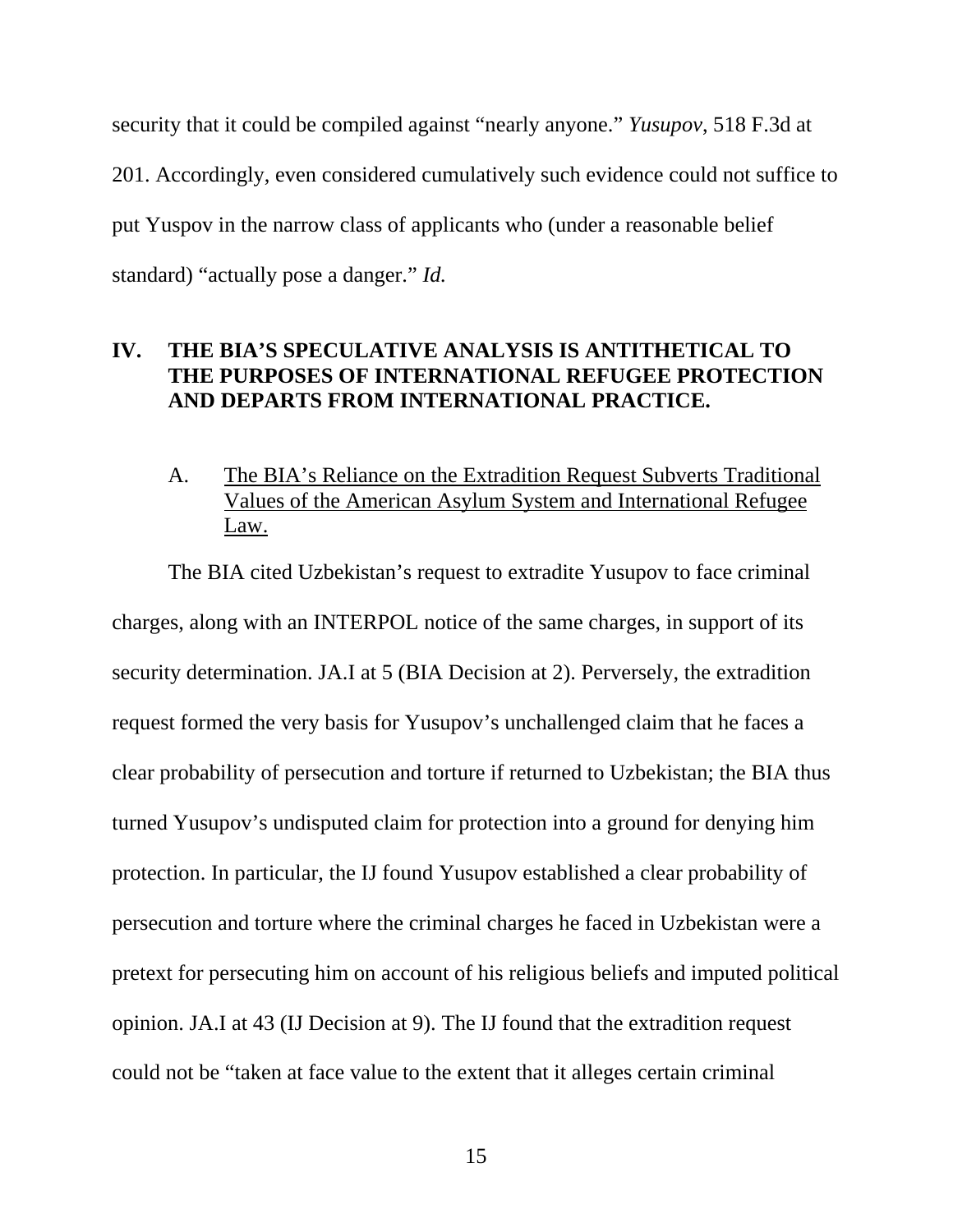misconduct" given the Uzbek government's undisputed record of using its criminal code "against its political opponents." *Id.* at 44 (IJ Decision at 10), 46 (State Department Letter). The BIA left these findings undisturbed but found that "[t]he mere possibility that the extradition [is] at least in part, politically motivated does not diminish the evidence that the respondent also poses a security risk to the United States." *Id.* at 6 (BIA Decision at 3). But it then repeated, without elaboration, that the extradition request supported its conclusion. *Id.* at 7 (BIA Decision at 4).

Beyond being insufficient as a matter of law,  $6$  the BIA's analysis is at odds with the traditional values of our asylum system. Asylum traditionally operated as a defense to extradition, to give fugitives refuge from the wrongful exercise of authority by despotic governments. *See* Guy S. Goodwin-Gill & Jane McAdam, The Refugee in International Law 356 (3d ed. 2007); Matthew E. Price, *Politics or Humanitarianism: Uncovering the Political Roots of Asylum*, 19 Geo. Immigr. L.J. 277, 286 (2005). The U.S. has a strong tradition of granting asylum to individuals sought by authoritarian governments for extradition based on politically motivated

<span id="page-24-0"></span><sup>6</sup> As Petitioner argues, where the BIA failed to articulate any basis in the record for a characterization of the extradition request contrary to the IJ's, its conclusion should not be upheld. *See Shah v. Att'y Gen.*, 446 F.3d 429, 437 (3d Cir. 2006) (emphasizing that where an IJ "selectively consider[s] evidence, ignoring that evidence that corroborates an alien's claims and calls into question the conclusion the judge is attempting to reach," the Court "will not uphold that conclusion"); Petitioner's Brief at 41-42.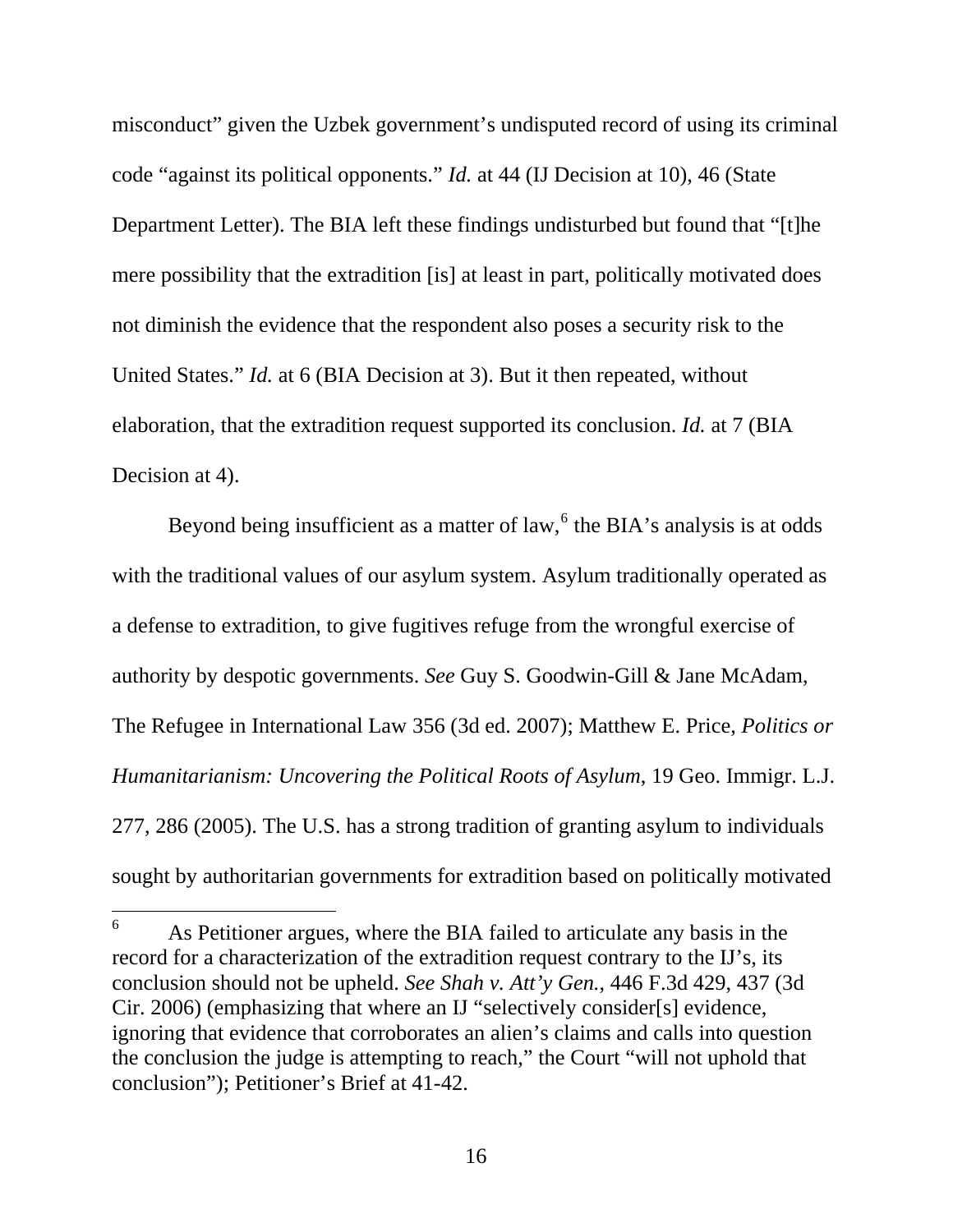charges. In the 1790s, Thomas Jefferson argued against U.S. adoption of extradition treaties, emphasizing that "until a reformation of the criminal codes of most nations, to deliver fugitives from them, would be to become their accomplices." Price, *supra*, at 304 (*citing* 1 State Papers and Public Documents of the U.S.: 1789-96, at 146 (1815)). Jefferson was particularly concerned about the extradition of individuals wanted for political offenses. Arguing against the extradition of fugitives charged with treason, he wrote: "[R]eal treasons are rare, oppressions frequent . . . . We should not wish, then, to give up to the executioner the patriot who fails and flees to us." *Id.* at 306-307 (*citing* 1 American State Papers, Documents, Legislative and Executive, of the Congress of the U.S. 258  $(1832)$ ).

The BIA's reasoning runs counter to this tradition. It implicitly equates the Uzbek extradition request with endangerment of U.S. security, notwithstanding the Uzbek government's undisputed record of using its broadly worded criminal code "against its political opponents," and the U.S. State Department's assessment that the charges "do not include terrorism-related activities." JA.I at 44 (IJ Decision at 10); 45-46 (State Department Letter); *compare Refugee Appeal No. 74540* (N. Z. Refugee Status Appeals Authority Aug. 1, 2003) (declining to find applicant barred from refugee protection on Article 1F grounds due to his conviction for terrorist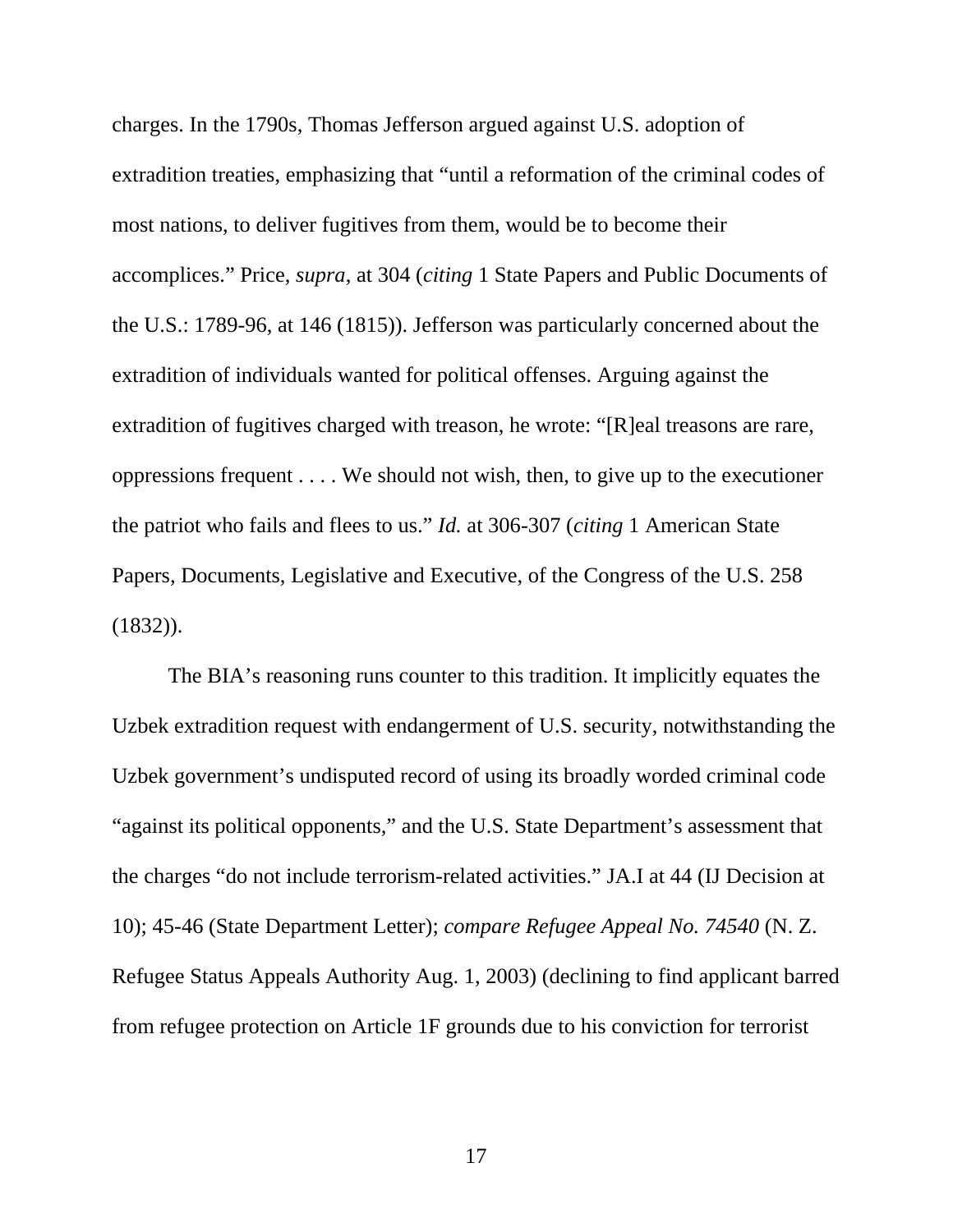acts in Algeria, in light of the state's history of persecuting political opponents and the "vague wording" of its criminal code).

That the BIA's analysis is contrary to the object of refugee protection is underscored by the incorporation of the *non-refoulement* principle into present-day extradition treaties, including several anti-terrorism conventions. These treaties provide that extradition shall not be granted where there are "substantial grounds" for believing the purpose is "prosecuting or punishing a person on account of," *inter alia*, their religion or political opinion. 1997 International Convention for the Suppression of Terrorist Bombings, art. 12, *opened for signature* Jan. 12, 1998, 37 I.L.M. 249 (1998), 2149 U.N.T.S. 284; *see also* 1999 International Convention for the Suppression of the Financing of Terrorism, art. 15, 39, *opened for signature* Jan. 10, 2000, I.L.M. 270 (2000), 2178 U.N.T.S. 229 (almost identical provision); 2002 Inter-American Convention Against Terrorism, art. 14, *opened for signature* Mar. 6, 2002, 42 I.L.M. 19 (2003) (almost identical provision).

The BIA's reliance on the extradition request and INTERPOL notice is especially egregious in light of Yusupov's testimony that he was identified and charged on the basis of information Uzbek officials extracted by torturing his former roommate and fellow religious follower Otobek Oripov, who was sentenced to 13 years in prison upon his return to Uzbekistan. JA.II at 111-14, 196-97. This reliance is in sharp contrast to rejection of such "fruit of the poisonous tree" in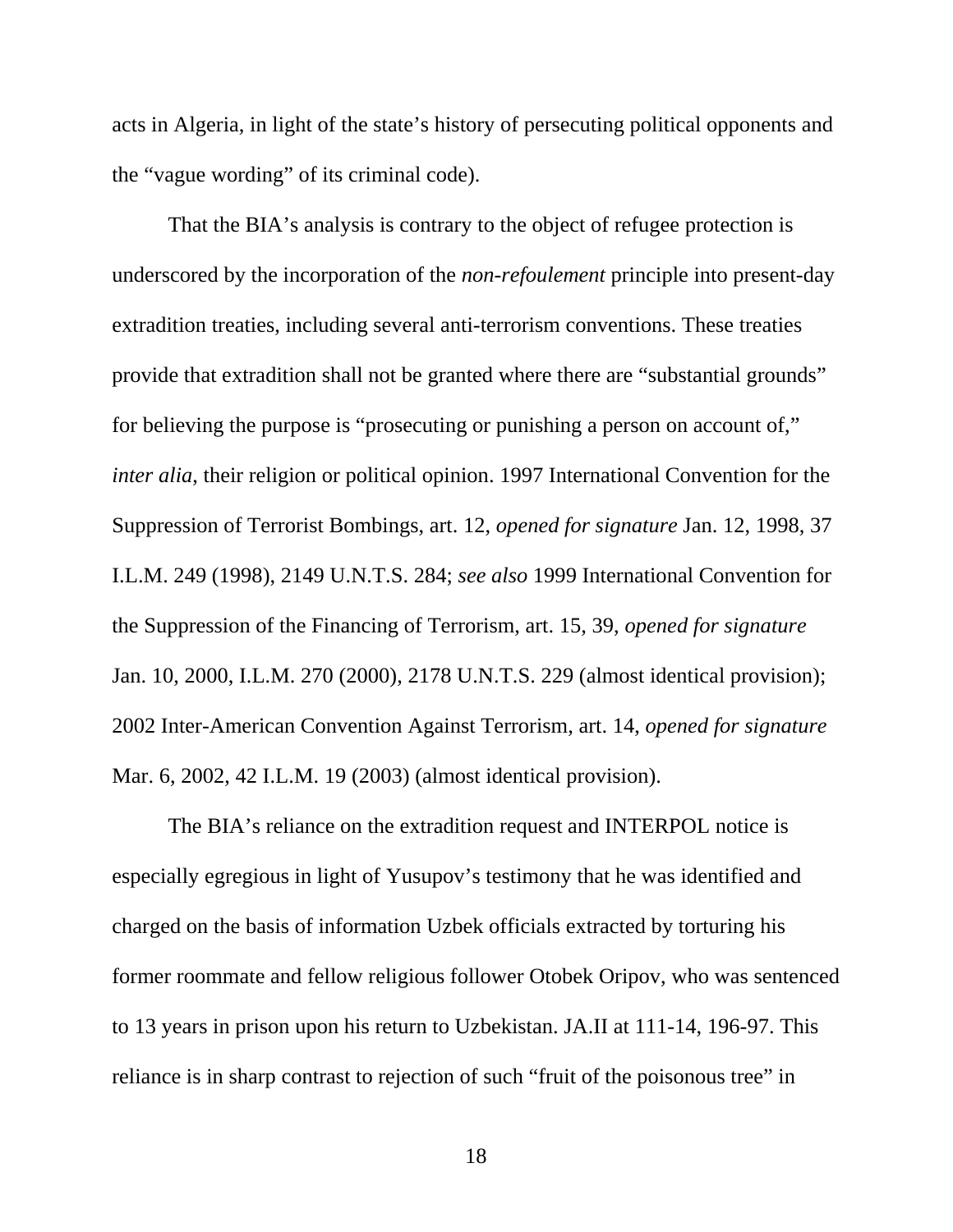security determinations by our sister nations. *See Othman*, [2007] SC/15/2005, at para. 73 (explaining that in seeking to deport applicants as security threats, the U.K. government ordinarily "withdraws reliance on material" which was arguably obtained by torture or "generally from detainees in countries where there is arguably a real possibility" of torture); *A v. Sec'y of State*, [2005] UKHL 71, [2006] 2 A.C. 221 (appeal taken from Eng.) (U.K.) (holding that in making security determinations, the U.K. Commission may not rely on evidence obtained through torture); *see, e.g.*, *Mahjoub*, [2006] F.C. 1503 (Can.) at paras. 26-39 (confirming "reliance on evidence likely to have been obtained by torture [would be] error in law," where agency declined to rely on applicant's tainted terrorismrelated conviction in Egypt); *In re Harkat*, [2005] F.C. 393 (Can.), paras. 122-23 (where applicant was sought for deportation as a security danger, giving no weight to evidence against him based on interrogation of detainee who may have been tortured), *overruled on other grounds by In re Charkoui* [2007] 1 S.C.R. 350 (Can.).

Furthermore, the BIA's reasoning is at odds with international interpretation of the national security bar insofar as it equates the alleged danger to Uzbek security with a danger to U.S. security. The UNHCR has emphasized that the national security bar should not be imposed where the evidence establishes only that the applicant is "a threat to her or his usual state of residence because of her or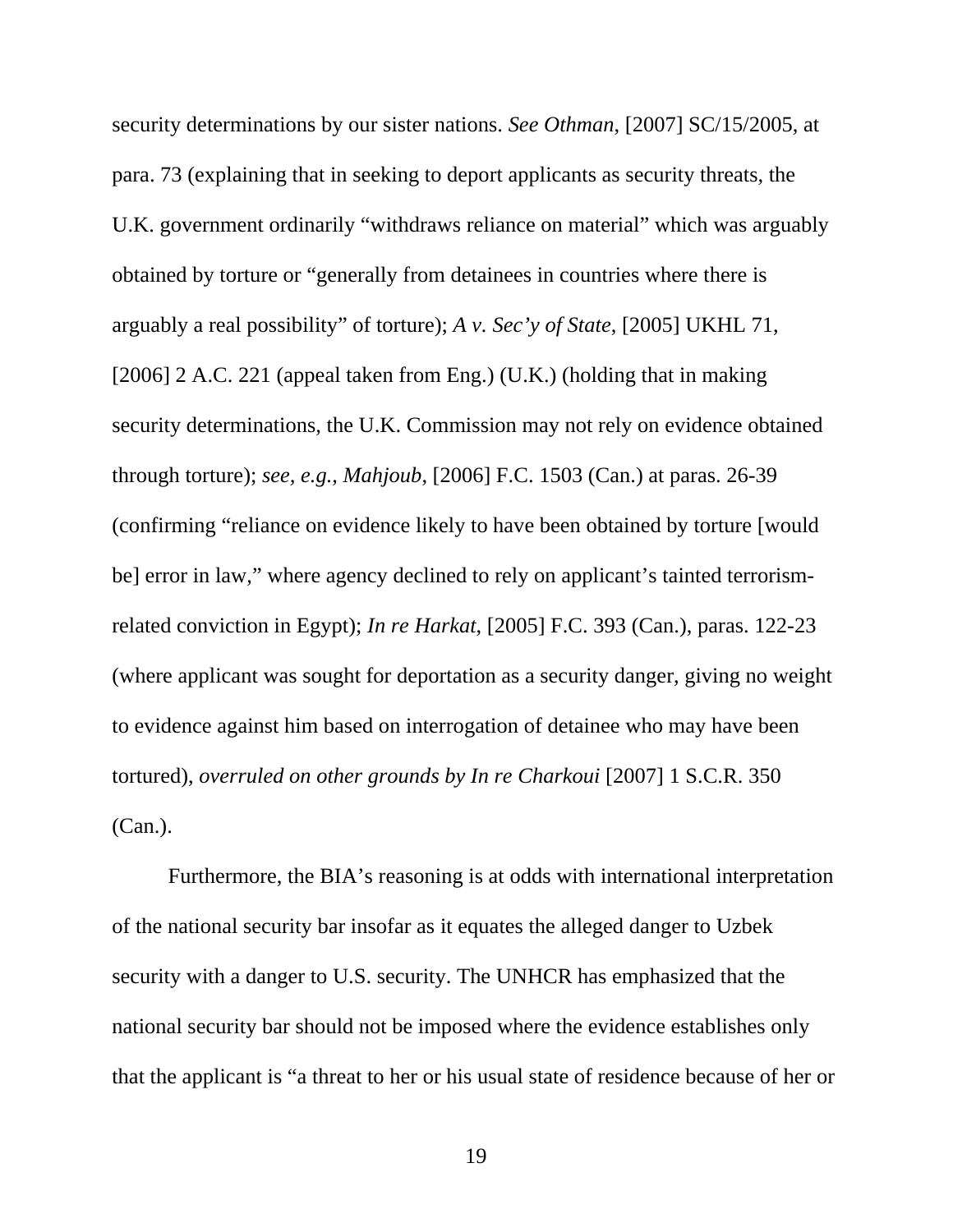his opposition to that regime." Geoff Gilbert, *Current Issues in the Application of the Exclusion Clauses, in* Refugee Protection in International Law 425, 459-60 (UNHCR 2003). Rather, an applicant is barred from protection only where he poses a danger to the country in which he seeks refuge. *See* Refugee Convention, Travaux Préparatoires, UN Doc. A/CONF.2/SR.16, at 8 (Jul. 11, 1951) ("Among the great mass of refugees it was inevitable that some persons should be tempted to engage in activities on behalf of a foreign Power against *the country of their asylum*, and it would be unreasonable to expect the latter not to safeguard itself against such a contingency") (emphasis added); Atle Grahl-Madsen, Commentary on the Refugee Convention 1951, 236 (UNHCR 1997) ("'[T]he security of the country' is invoked against acts...endangering directly or indirectly the constitution (Government), the territorial integrity, the independence or the external peace of the country concerned"). At least one court has concluded that a security determination "may be grounded in distant events that indirectly have a real possibility of harming" the state of refuge, but that principle is not availing here because the BIA proffered no link between the Uzbek government's reasons for targeting Yusupov and Yusupov's beliefs regarding the U.S. or his activities here. *See Suresh,* 1 S.C.R. 3 at para. 88.

### <span id="page-28-0"></span>B. The BIA's Reasoning Amounts to Impermissible "Guilt by Association," Putting the U.S. Out of Step With International Practice.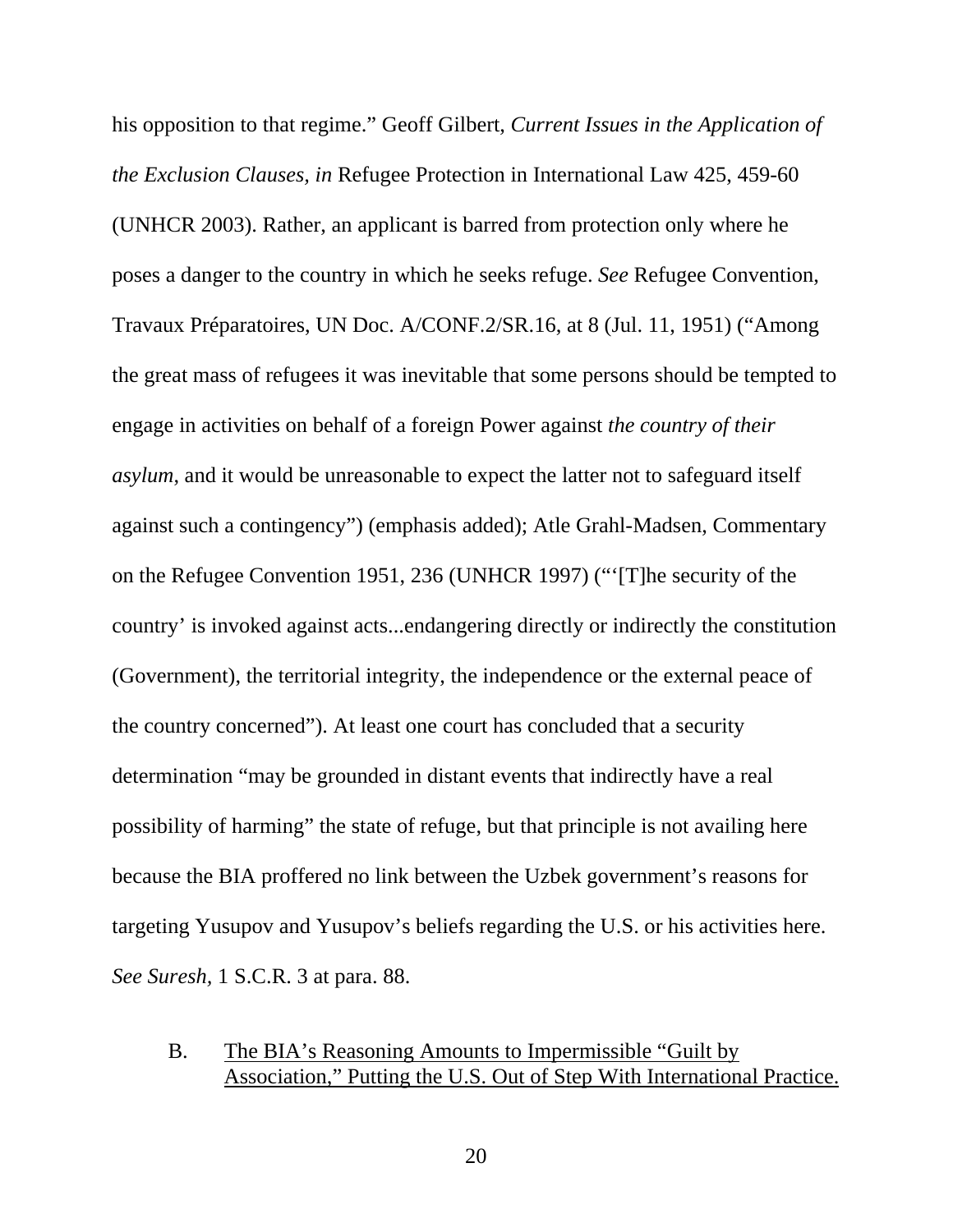In 2002, Yusupov's roommate in Philadelphia, Erkijon Zakirov, received an email stating: "Your exit from there might bring some difficulties to the things we are taking care of here. Therefore, if you do not have very strong difficulties, for you to stay where you are and work for Islam is also a big *jihad*." *Yusupov*, 518 F.3d at 191. The BIA relied on this email to find "a fair probability" that Yusupov "supports or assists terrorist activity," noting, without elaboration, that Yusupov "shar[ed] his time, computer, and residence with others who discussed a violent jihad over email." JA.I at 6 (BIA Decision at 3). This "guilt by association" approach is counter to values in U.S. and international law and departs from the appropriately careful analytical approach of our sister nations.

In its previous decision, this Court directed the BIA to assess the weight and relevance of evidence that the term jihad "can have alternative meanings, including 'from an inward spiritual struggle to attain perfect faith to an outward material struggle to promote justice and the Islamic social system." *Yusupov*, 518 F.3d at 191 n.7. The BIA ignored this Court's direction. Instead, it assumed the email referred to a "violent jihad" that Zakirov engaged in, and attributed Zakirov's implied beliefs or conduct to Yusupov notwithstanding that their shared computer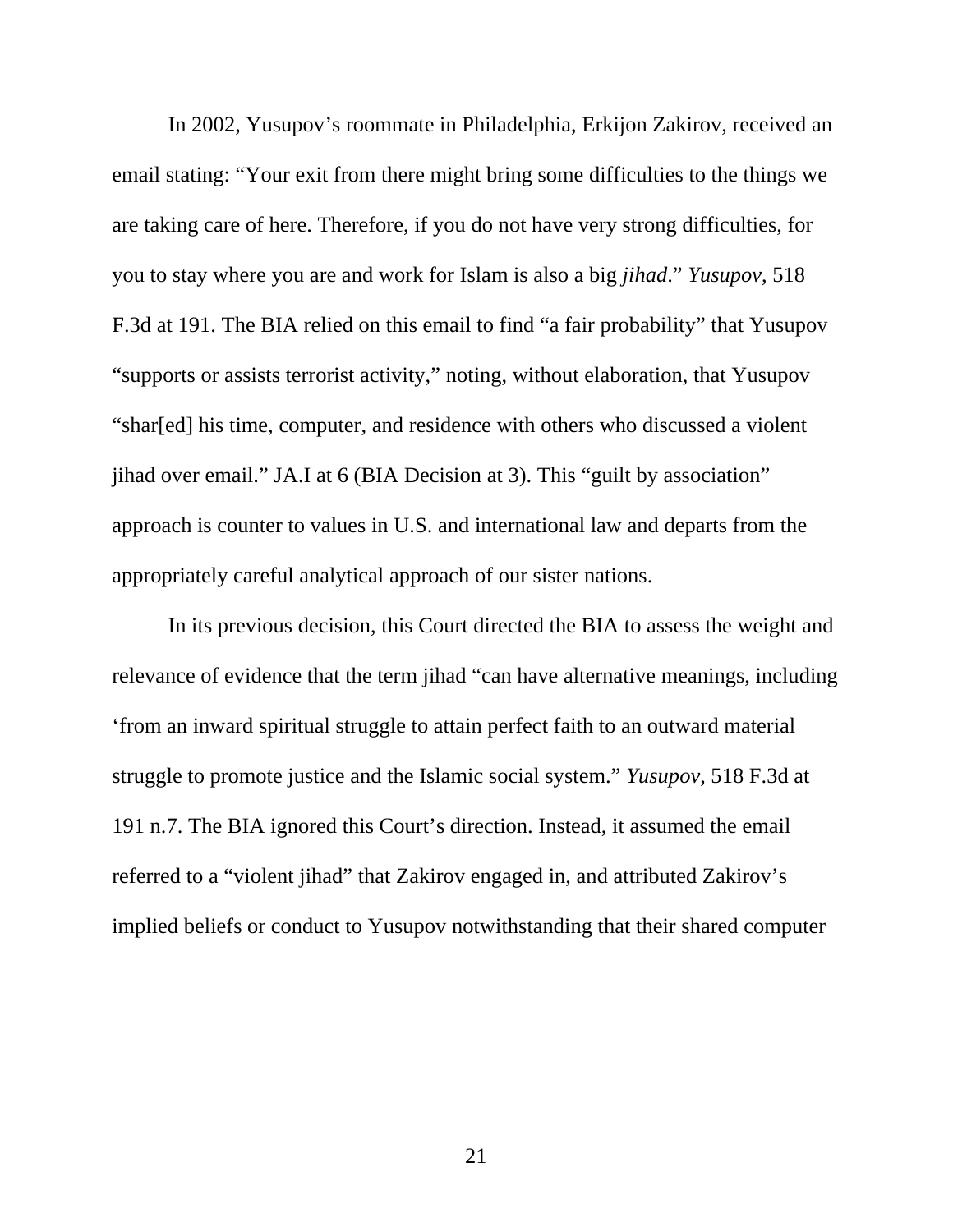did not disclose "any direct or causal link suggesting that [Yusupov] espoused violence."<sup>[7](#page-30-0)</sup> JA.I at 40 (IJ Decision at 6).

On this record, the BIA's reasoning amounts to "guilt by association," contrary to U.S. jurisprudential traditions and international law. "Guilt under our system of government is personal. When we make guilt vicarious we borrow from systems alien to ours and ape our enemies." *Joint Anti-Fascist Refugee Comm. v. McGrath*, 341 U.S. 123, 179 (1951) (Douglas, J., concurring); *see also NAACP v. Claiborne Hardware Co.*, 458 U.S. 886, 932 (1982) (guilt by association is "alien to the traditions of a free society"). Conduct may not be imputed to an individual "merely on the basis of his associations and sympathies, rather than because of some concrete personal involvement." *Scales v. United States,* 367 U.S. 203, 220 (1961).

Because "guilt by association" reasoning is inherently speculative, it is at odds with this Court's requirement of a "more certain determination." *Yusupov*, 518 F.3d at 201. Moreover, as the Second Circuit noted in rejecting "guilt by association" reasoning in the context of another exception to the *non-refoulement* obligation, the "persecutor bar" to asylum, it is particularly inappropriate because

<span id="page-30-0"></span><sup>7</sup> The BIA's assumption that the email referred to a "violent jihad" is particularly puzzling given that it granted Zakirov, the recipient of the email, withholding of removal and found a "lack of persuasive evidence that [he] is a militant, terrorist, or an extremist." *See Yusupov*, 518 F.3d at 191 n.10 (quoting BIA decision).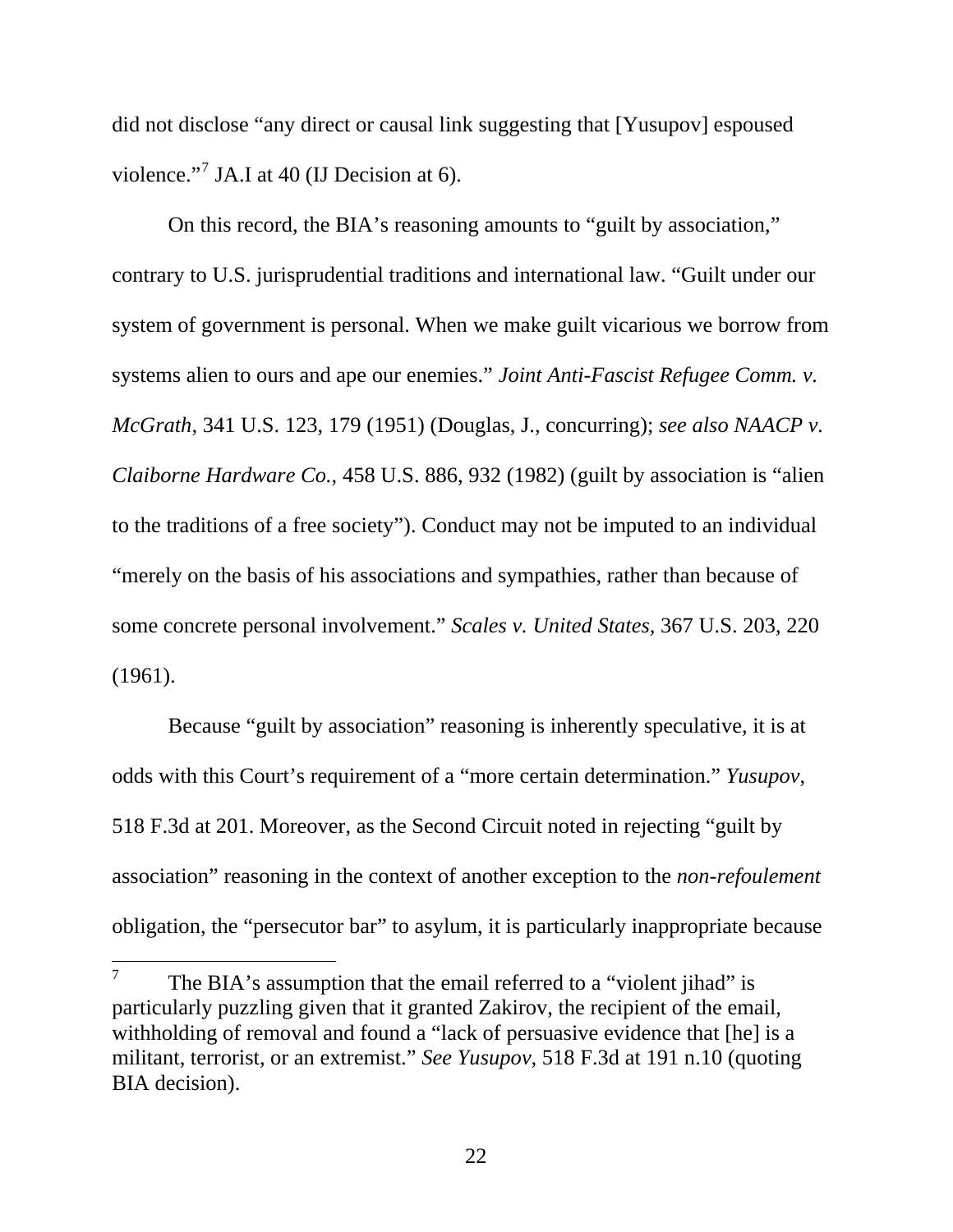these bars "authorize[] the deportation of individuals who have established that they would likely be persecuted if sent back to their native country." *Xu Sheng Gao v. Att'y Gen.* 500 F.3d 93, 98 (2d Cir. 2007); *see* 8 U.S.C. § 1158(b)(2)(A)(i) (barring an applicant from asylum or withholding of removal if he has "ordered, incited, assisted or otherwise participated in the persecution of any person"). In light of this severe consequence, "courts must be cautious before permitting generalities or attenuated links" to suffice. *Id.*; *see also* Lauterpacht & Bethlehem, *supra*, at 133-34 ("Given…the serious consequences to a refugee or asylum seeker of being returned to a country where he or she is in danger, the exceptions to nonrefoulement must be interpreted restrictively and applied with particular caution."); *see also Diaz-Zanatta v. Holder*, 558 F.3d 450, 455 (6th Cir. 2009) (emphasizing that "the alien must have done more than simply associate with persecutors; there must have been some nexus between the alien's actions and the persecution of others"); *Singh v. Gonazales*, 417 F.3d 736, 739 (7th Cir. 2005) (requiring a showing of "genuine assistance in persecution" rather than an "inconsequential association").

Our sister nations have emphasized that membership or affiliation alone cannot suffice to establish that a person is a security danger; rather, "the person him or herself [must] constitute a danger to national security." *Att'y Gen. v. Zaoui*, [2004] NZCA 244, (N.Z.), para. 148; *see Suresh*, 1 SCR 3 at para. 83 (finding that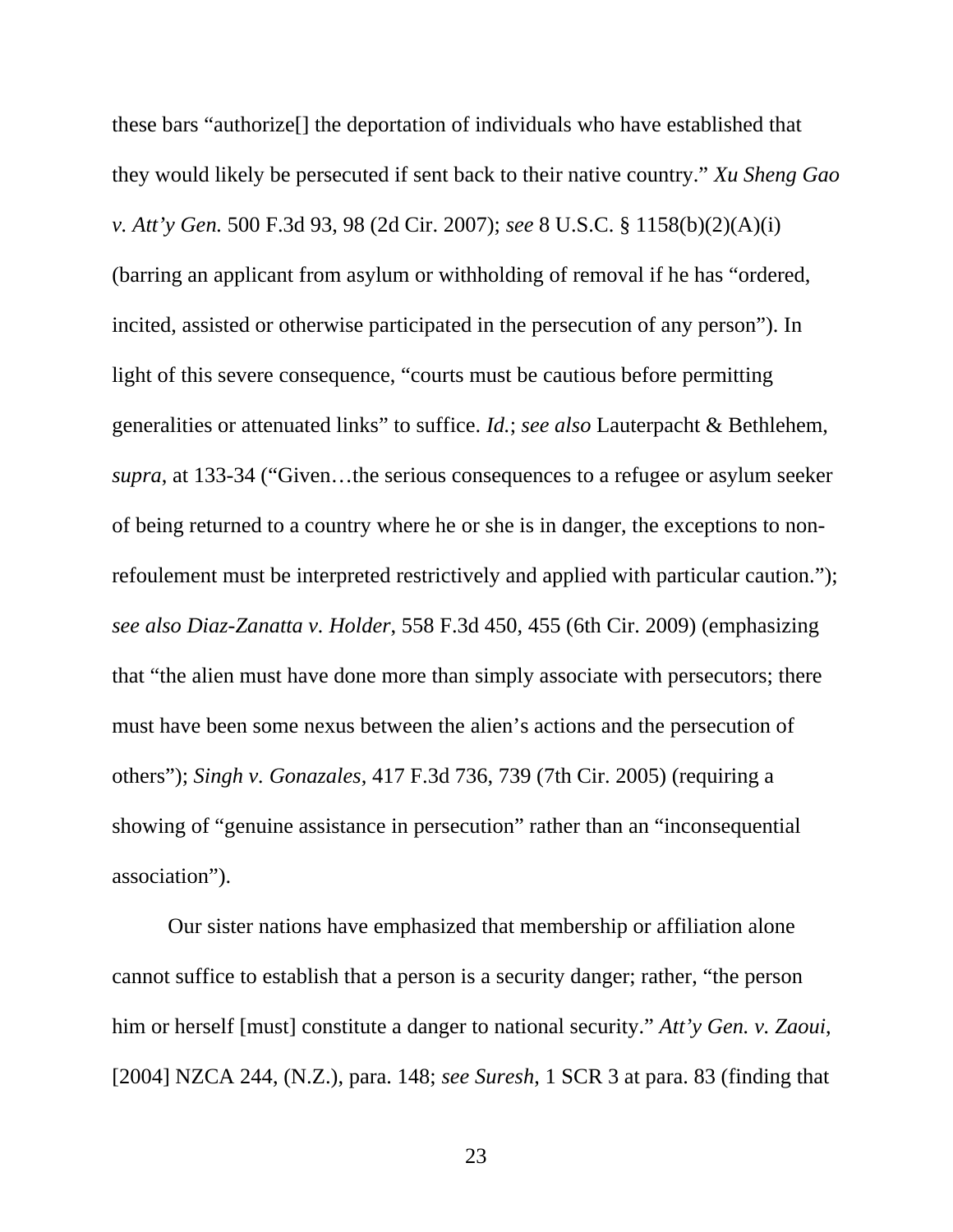"danger to the security of Canada" must "mean something more than just [membership in a terrorist movement]"). For instance, the U.K. Commission has found applicants to pose a danger where, beyond affiliation, they provided assistance to others with the knowledge that it would further terrorist activity. *Compare Sihali*, SC/38/2005 (national security bar did not apply where applicant lived with suspected terrorist "K" and lied about assisting him because "the trust which K reposed in [applicant] is not, by itself, powerful evidence that the [applicant] knew what K was up to") *with B v. Sec'y of State*, [2008] SC/9/2005, para. 9 (S.I.A.C.) (applicant posed a security danger where he was a "trusted and senior member" of an active terrorist group who used a false name and worked with a suspected terrorist to purchase "a considerable amount of telecommunications equipment"); *PP v. Sec'y of State,* [2007] SC/54/2006 (S.I.A.C.) (applicant posed a security danger where his brothers were convicted of terrorism-related crimes in France and he assisted with related forgery and trafficking in false documents). Likewise, Canada's refugee agency declined to find an asylum-seeker inadmissible based on reasonable grounds for regarding him as a danger to Canadian security where he admitted to being friends with "people who considered themselves freedom fighters or terrorists" but disagreed with their aims. *See Matter of XXXXX*, No. A8-01297 (Immigration and Refugee Board of Canada 2009), *available at* [http://www2.irbcisr.gc.ca/en/decisions/.](http://www2.irbcisr.gc.ca/en/decisions/)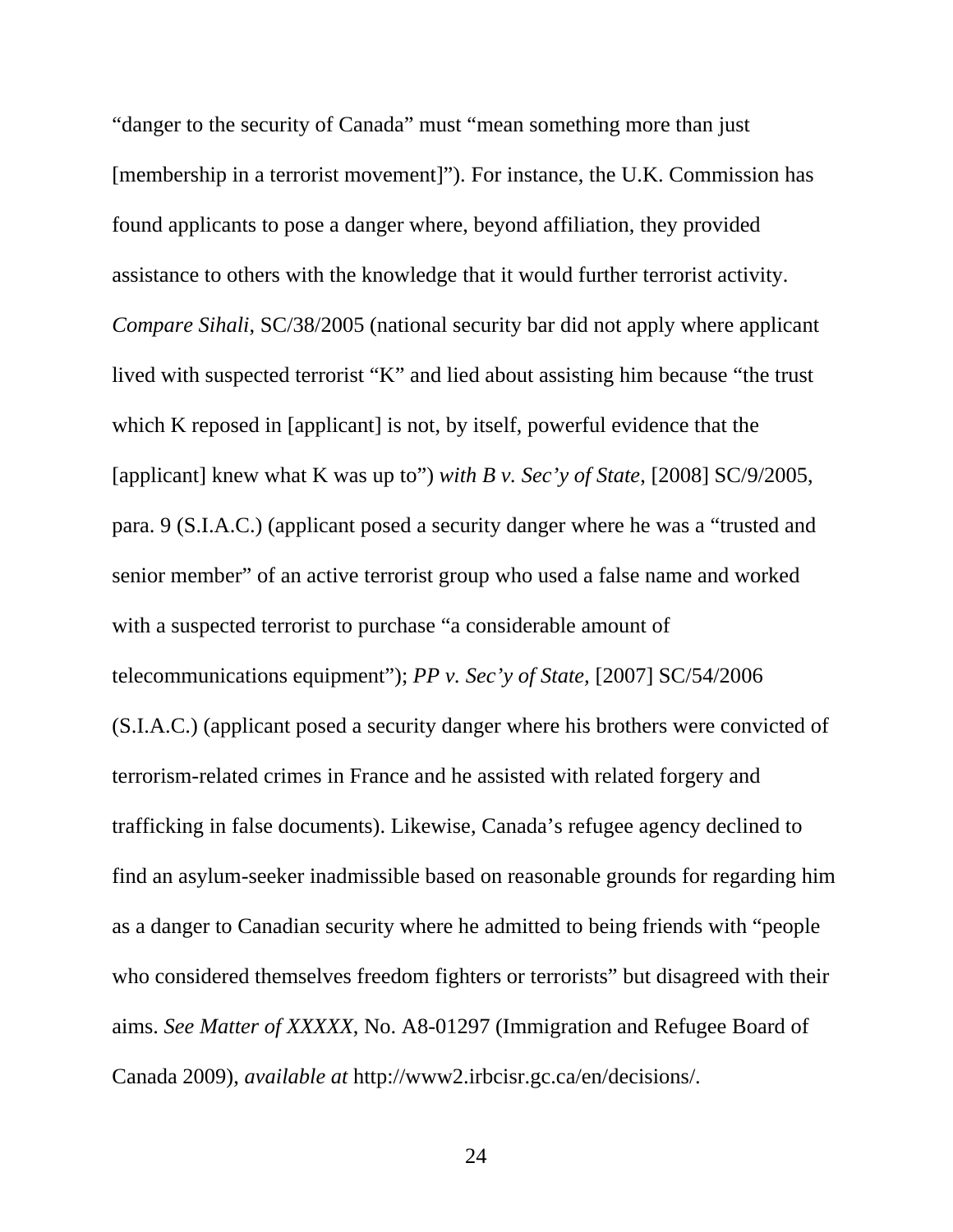Our sister nations' practices demonstrate the aberrant nature of the BIA's speculative analysis: Yusupov is not even alleged to be a member of a terrorist group or associate with a suspected terrorist. Rather, he is alleged to have shared an apartment and computer with an individual who received an email from another individual who used the term "jihad," possibly to refer to a violent, anti-U.S. struggle. There is no evidence that he personally received similar emails or was otherwise involved in terrorist activity.<sup>[8](#page-33-0)</sup> Sustaining the BIA's conclusion on this record would make the U.S. an outlier in its expansive invocation of national security.<sup>[9](#page-33-1)</sup>

<span id="page-33-0"></span><sup>8</sup> Even if the BIA may have permissibly attached some significance to Yusupov's association with his roommate, its conclusion was impermissibly speculative where it rested on a total disregard of Yusupov's individual factors, i.e. his credible testimony to the contrary and his history of neither espousing nor showing an interest in engaging in terrorist activity. *See, e.g., Perez v. Neubert*, 611 F.Supp. 830, 839-40 (D. N.J. 1985) (classification of prisoners as potential security threats was not supported by substantial evidence where it was based on "guilt by association," that is, whether the prisoner was a Marielito, and where it disregarded individual factors).

<span id="page-33-1"></span><sup>9</sup> This is particularly so because the BIA repeatedly failed to assert any causal connections between the facts it cited and the specific threat Yusupov posed. For instance, the BIA cited, without elaboration, Yusupov's June 2003 conviction for false representation on an employment eligibility form and his failure to attend school, as required by the terms of his visa. JA.I at 6-7 (BIA Decision at 3-4). But it failed to assert that specific terrorism-related conduct was suggested or enabled by Yusupov falsely indicating he was a U.S. citizen to gain employment or failing to abide by the terms of his visa, practices all too common among non-citizens in the U.S. who have absolutely no relation to terrorism.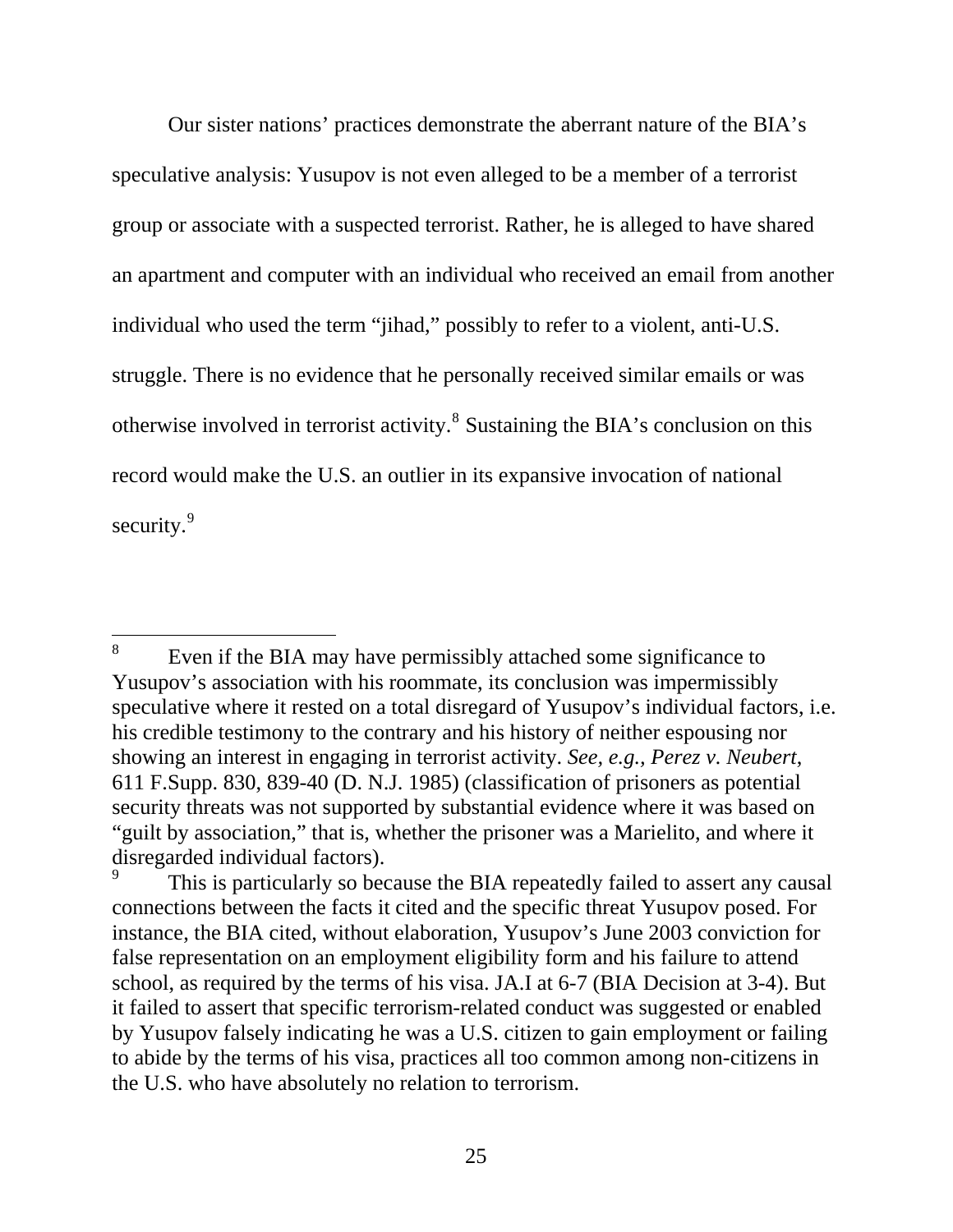## C. The BIA's Reliance on Yusupov's Viewing of Internet Videos Thwarts International Refugee Law's Purpose of Protecting Political Expression.

<span id="page-34-0"></span>The BIA also found that Yusupov's viewing of video speeches by Osama bin Laden and other Al Qaeda figures and of videos depicting violence in Chechnya supported its security determination. J.A.I at 5 (BIA Decision at 2). As a preliminary matter, that conclusion directly conflicts with the BIA's finding of "no clear error" in the IJ's decision to credit Yusupov's testimony that he viewed the videos out of curiosity about the region from which he hailed and that he rejected bin Laden's beliefs—explanations that necessarily undercut any inference that Yusupov espoused such beliefs. JA.I at 5-6 (BIA Decision at 2-3); *id.* at 41-42 (IJ decision at  $7-8$ ).<sup>[10](#page-34-1)</sup> As the IJ noted, there was only a "tenuous connection between the [videos] and any risk to the United States" where "in spite of the number of years [Yusupov] has been present in this country, his computer did not produce any direct or causal link suggesting that he espoused violence, such as email messages of a questionable nature." JA.I at 40 (IJ Decision at 6). On this record, the BIA's conclusion that Yusupov was a danger based on his viewing activities and speeches he credibly disavowed is "more puzzling than plausible, more

<span id="page-34-1"></span><sup>10</sup> 10 Because the BIA found "no clear error" in the IJ's credibility finding regarding Yusupov's viewings and did not otherwise address his general positive credibility determination, the Court should assume that the BIA deemed Yusupov credible notwithstanding its conflicting findings. *See Sandie v. Att'y Gen.*, 562 F.3d 246, 252 (3d Cir. 2009).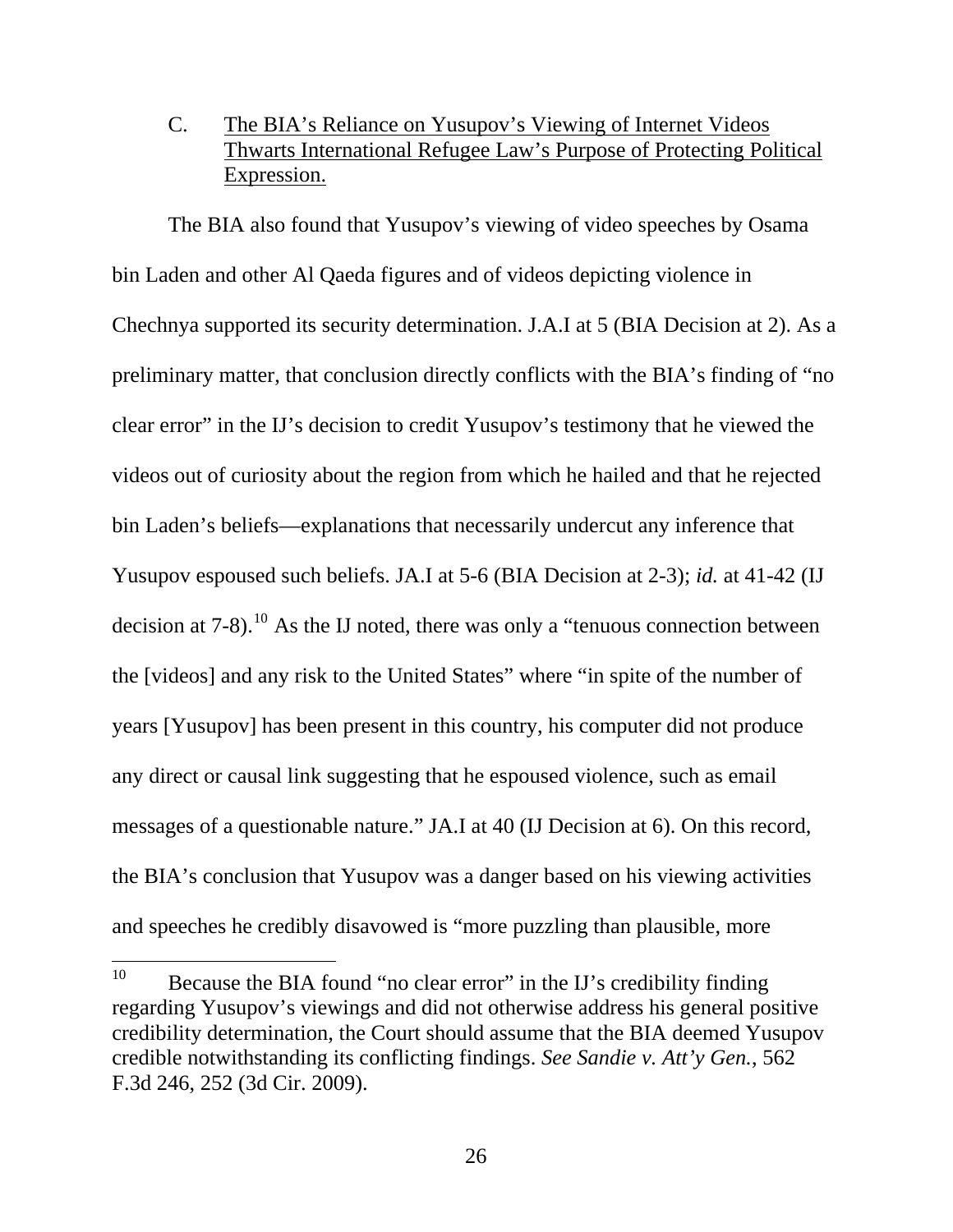curious than commonsense," and should not be upheld. *See Dia v. Ashcroft*, 353 F.3d 228, 251 (3d Cir. 2009).<sup>[11](#page-35-0)</sup>

Particularly in this light, the BIA's invocation of Yusupov's viewing of Internet videos upends a fundamental principle of international refugee law: protection of political expression. Yusupov viewed these videos out of curiosity, but rejected their violent messages as contrary to his understanding of Islam. *See* JA.I at 40 (IJ Decision at 6); JA.II at 146, 172. This seeking of information is precisely the kind of politically controversial expression which international refugee law seeks to protect. "[T]he very premise of the 1951 Convention [is] that individuals have a right to be free of persecution for reasons of their political beliefs," a freedom which "presupposes a freedom to express and act upon those beliefs." James C. Hathaway & Michelle Foster, *Internal* 

*Protection/Relocation/Flight Alternative as an Aspect of Refugee Status* 

*Determination*, *in* Refugee Protection in International Law 385 (UNHCR 2003).

<span id="page-35-0"></span><sup>11</sup> The BIA's finding that Yusupov "attempted to evade detection" by failing to provide FBI investigators his roommate's address is likewise flawed where it is at odds with Yusupov's explanation that he did so only to avoid bringing trouble upon his roommate. J.A.II at 112 (IJ Hearing at 105). Where, as here, the BIA fails to explicitly address an IJ's credibility determination, it cannot base its conclusion on the incredibility of an applicant's testimony. *Cf.* 8 C.F.R. § 1003.1(d)(3)(i) (foreclosing BIA fact-finding and stating that the facts determined by the IJ, "including findings as to the credibility of testimony, shall be reviewed only to determine whether the findings of the [IJ] are clearly erroneous").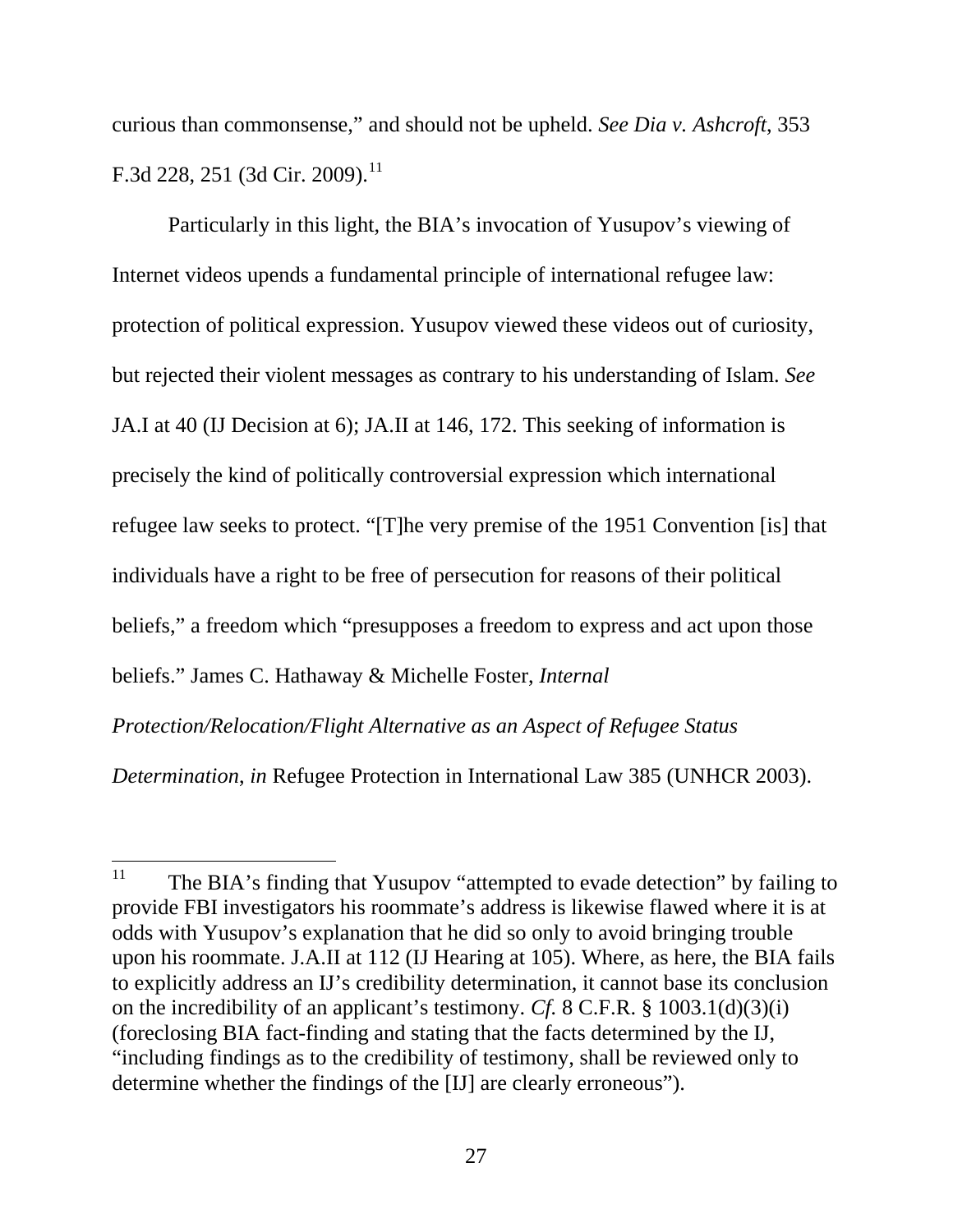Indeed, the "right to receive information and ideas, regardless of their social worth, is fundamental to our free society." *Fort Wayne Books, Inc. v. Indiana*, 489 U.S. 46, 85-86 (1989) (Stevens, J. dissenting) (*citing Stanley v. Georgia*, 394 U.S. 557, 564 (1969)); *see* Universal Declaration of Human Rights, art. 19, G.A. Res. 217A, U.N. Doc. A/810 (Dec. 12, 1948) ("Everyone has the right to freedom of opinion and expression; this right includes freedom to…seek, receive and impart information and ideas"); International Covenant on Civil and Political Rights, art. 19, 999 U.N.T.S. 171 (ratified by U.S. Sept. 8, 1992) ("Everyone shall have the right to freedom of expression…includ[ing] freedom to seek, receive and impart information and ideas of all kinds"); American Convention on Human Rights, art. 13, 1144 U.N.T.S. 123 (signed by U.S. June 1, 1977) (nearly identical provision). U.S. courts have emphasized that when government conduct deters or inhibits an individual from seeking or receiving information the government has condemned, although not directly prohibited, it is "at war with the uninhibited, robust and wideopen debate and discussion" crucial to free expression. *Lamont v. Postmaster Gen. of the U.S.*, 381 U.S. 301, 307 (1965) (*citing N.Y. Times Co. v. Sullivan*, 376 U.S. 254, 270 (1964)).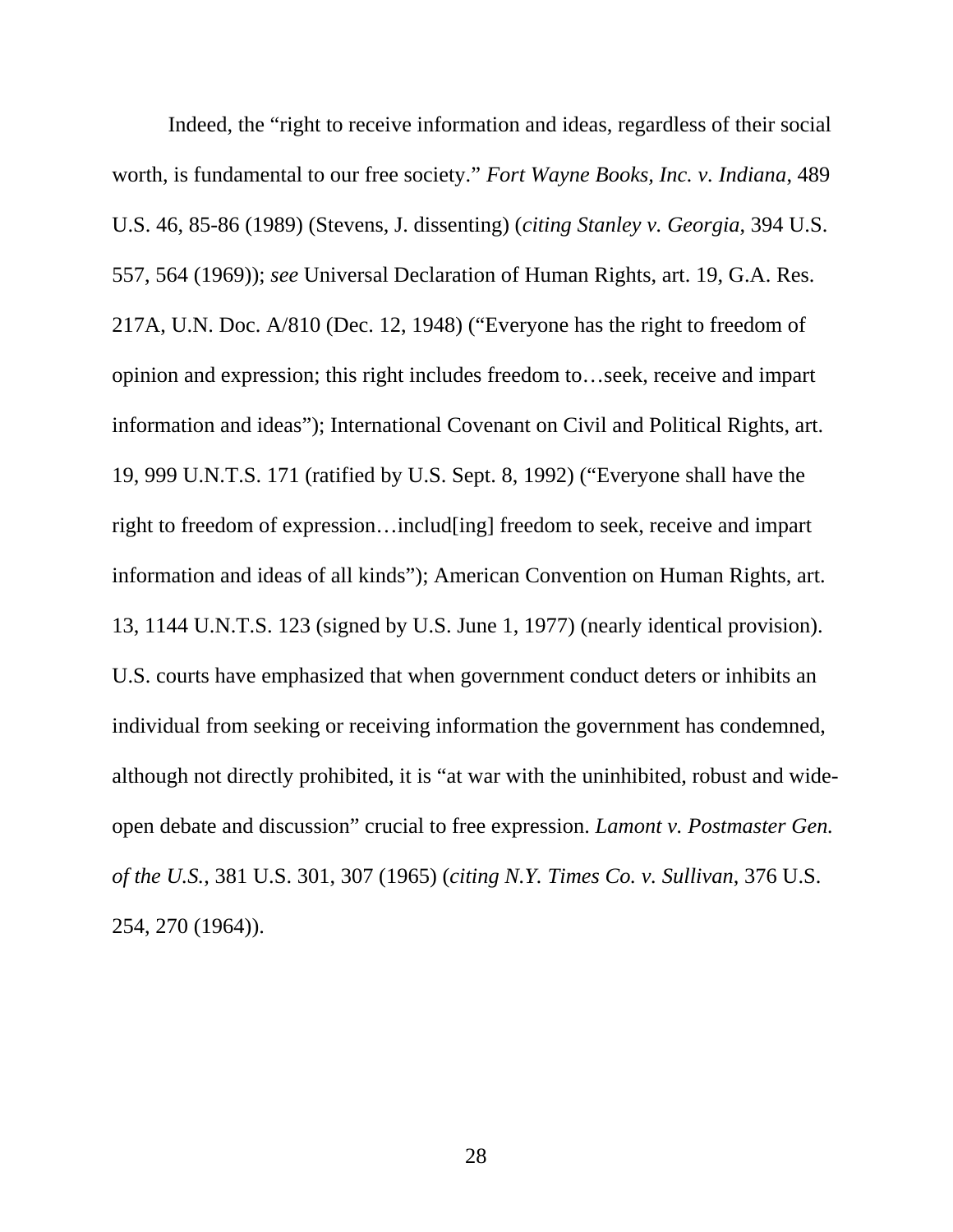Here, the BIA's reasoning would chill immigrants' non-violent expressive activity.[12](#page-37-1) The BIA found Yusupov a security danger based on his viewing of the Internet videos despite his credible disavowal of agreement with their violent messages and the lack of evidence of his sympathy with or involvement in terrorist activity. Such reasoning essentially attributes the views of an author to his every reader, despite evidence to the contrary. It would chill immigrants from receiving any information of a political nature, for fear it could be attributed to them and used to support their deportation. This is an especially perverse outcome for refugees who, like Yusupov, fled their homes because they risked persecution for precisely this kind of political expression. *See* JA.I at 44 (IJ decision at 10).

#### **CONCLUSION**

For the foregoing reasons, *Amicus* respectfully requests that this Court grant

<span id="page-37-0"></span>the petition for review and remand this case for further consideration.<sup>[13](#page-37-2)</sup>

<span id="page-37-1"></span><sup>12</sup> "It is well settled that '[f]reedom of speech and press is accorded aliens residing in this country.'" *See Reno v. Am.-Arab Anti-Discrimination Comm.*, 525 U.S. 471, 497) (1999) (Ginsburg, J., concurring) (quoting *Bridges v. Wixon*, 326 U.S. 135, 148 (1945)). Similarly, the free expression principles in international human rights law apply equally to non-citizens. *See* Hathaway, *supra*, at 120 ("[N]early all internationally recognized civil rights are declared to be universal and not subject to requirements of nationality").

<span id="page-37-2"></span><sup>(</sup>continued…) Amicus respectfully urges the Court to consider the arguments presented here when reviewing the Petition for Review in *Samadov v. Att'y Gen.*, No. 09- 3074, a case that had been consolidated with this case for argument and decision in *Yusupov* based on their legal and factual similarities. In particular, the foregoing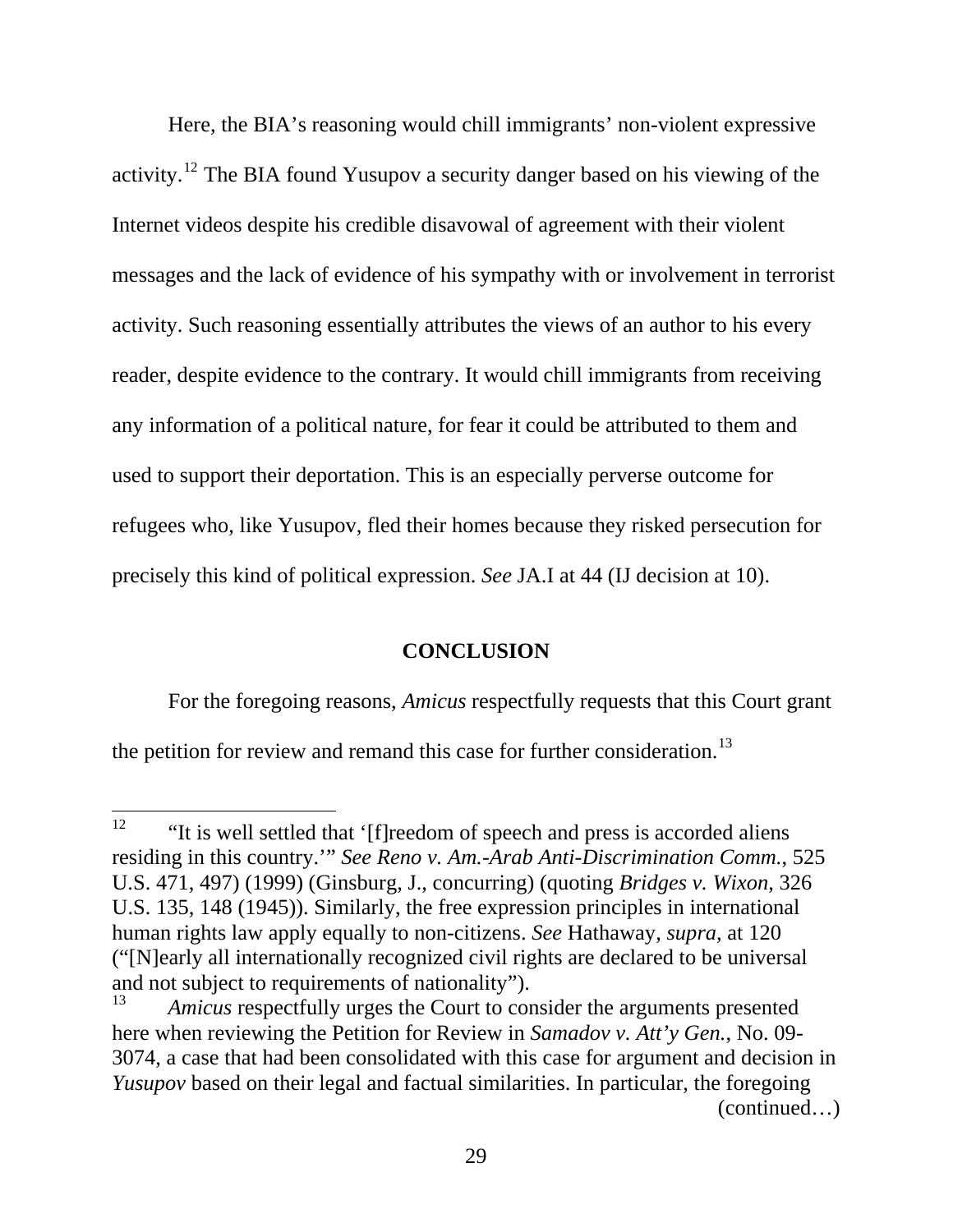Dated: New York, NY December 11, 2009

 $\overline{a}$ 

Respectfully submitted,

HUMAN RIGHTS INSTITUTE COLUMBIA LAW SCHOOL 435 W. 116<sup>th</sup> St., Box B-28 New York, New York 10027 Telephone: (212) 854-2795 Facsimile: (212) 854-3554

 By: /s/ Naureen Shah Naureen Shah (naureen.shah@law.columbia.edu)

arguments regarding the serious consequences of a denial of withholding, the international law limitations on the scope of the national security exception to a state's *nonrefoulement* obligations, and the international law proscriptions against reliance on evidence that is either purely associational or derives from a persecuting country's extradition request, all apply with equal force to *Samadov*.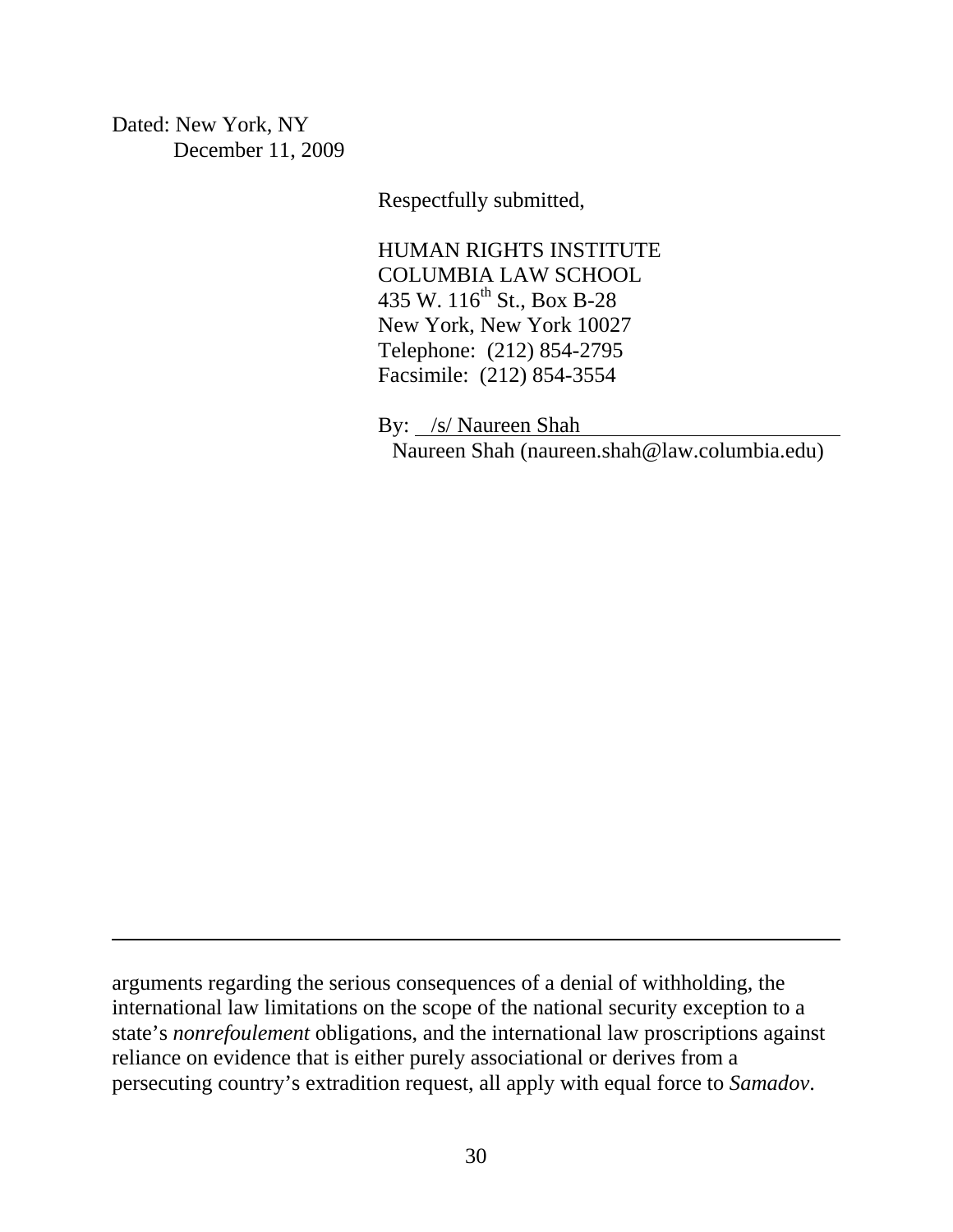#### **CERTIFICATE OF COMPLIANCE WITH RULE 32(a)**

I, Naureen Shah, hereby certify that:

1. This brief complies with Rules 29(d) and  $32(a)(7)(B)$  because it does not exceed 7,000 words, excluding the parts of the brief exempted by Federal Rule of Appellate Procedure  $32(a)(7)(B)(iii)$ .

2. This brief complies with the typeface requirements of Federal Rule of Appellate Procedure 32(a)(5) and the type style requirements of Federal Rule of Appellate Procedure 32(a)(6) because this brief has been prepared in a proportionately spaced typeface using Microsoft Word 2004 in 14-point Times New Roman font.

Dated: New York, New York December 11, 2009

> HUMAN RIGHTS INSTITUTE COLUMBIA LAW SCHOOL 435 W. 116<sup>th</sup> St., Box B-28 New York, New York 10027 Telephone: (212) 854-2795 Facsimile: (212) 854-3554

 By: /s/ Naureen Shah Naureen Shah (naureen.shah@law.columbia.edu)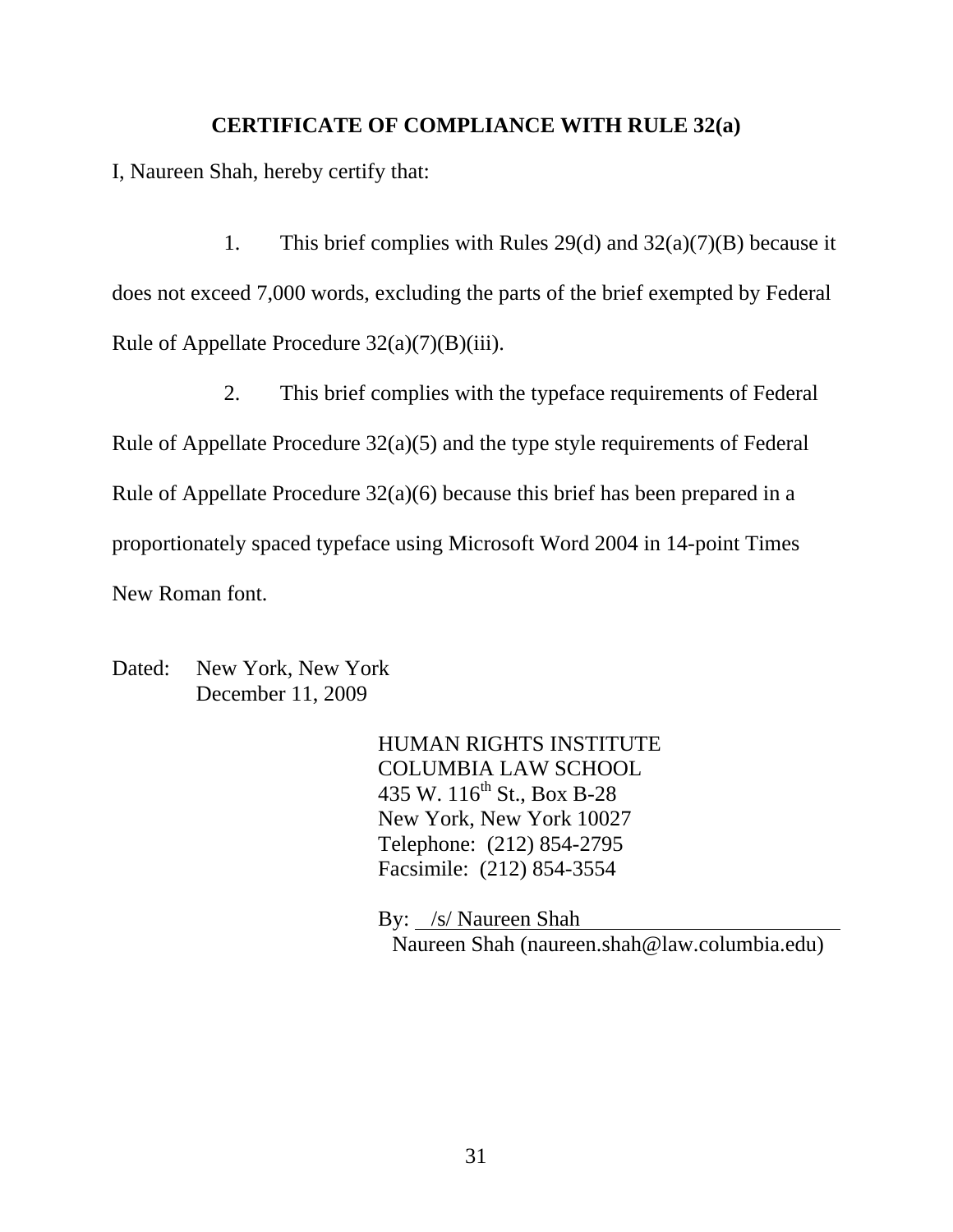# **CERTIFICATE OF IDENTICAL COMPLIANCE OF BRIEFS AND VIRUS CHECK**

I, Naureen Shah, hereby certify that:

1. The hard copy and the electronic copy of this Brief are

identical.

2. I further certify that Symantec Antivirus, a virus detection

program, has been run on the file and no viruses were detected.

Dated: New York, New York December 11, 2009

> HUMAN RIGHTS INSTITUTE COLUMBIA LAW SCHOOL 435 W. 116<sup>th</sup> St., Box B-28 New York, New York 10027 Telephone: (212) 854-2795 Facsimile: (212) 854-3554

 By: /s/ Naureen Shah Naureen Shah (naureen.shah@law.columbia.edu)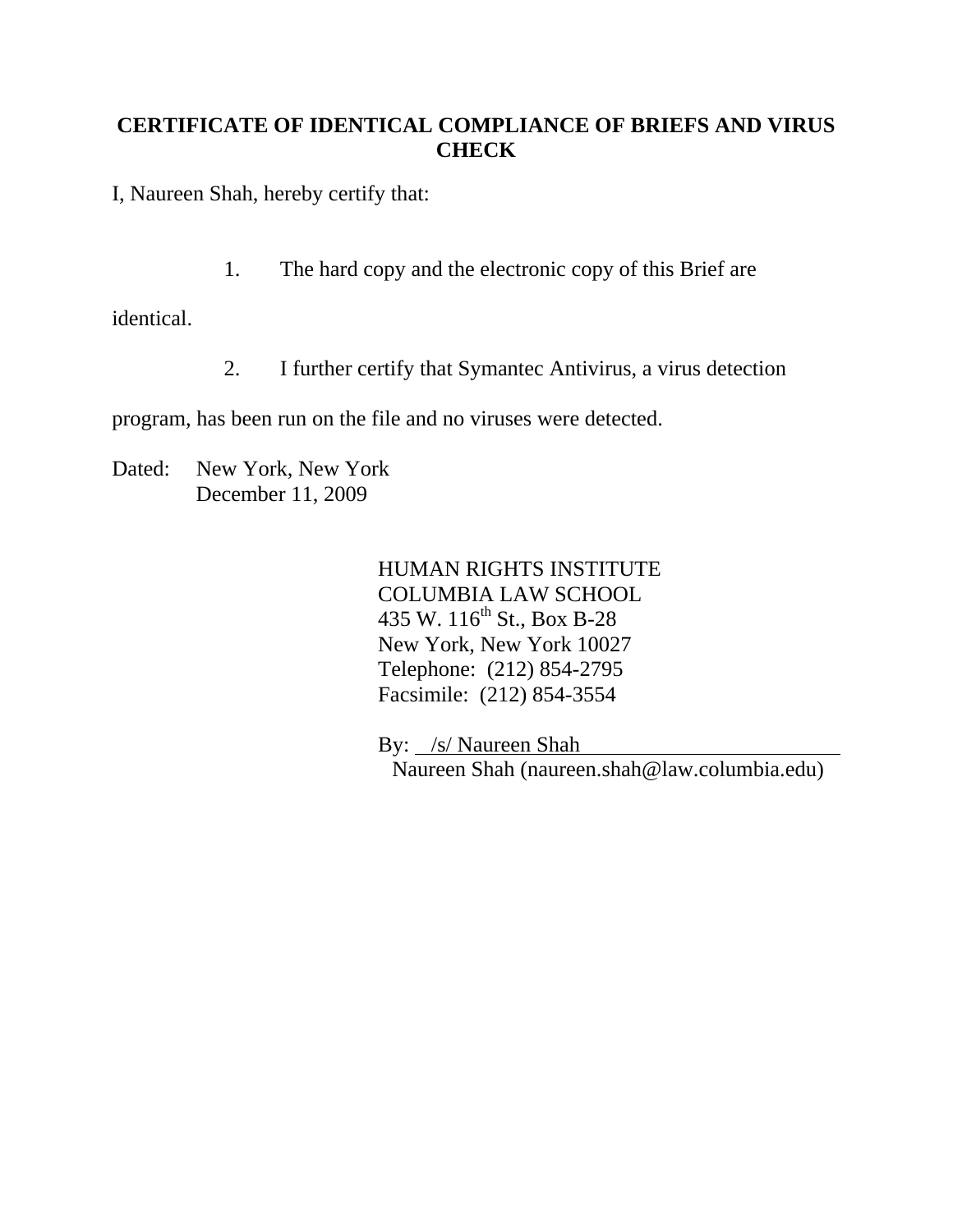#### **CERTIFICATE OF FILING AND SERVICE**

I, Naureen Shah, hereby certify that the foregoing amended brief was filed and served electronically on December 11, 2009. All parties have consented to electronic service of this amended brief. I further certify that on the day of this filing, 10 copies of the foregoing amended brief were mailed to the clerk of the Court by Federal Express.

Dated: New York, New York December 11, 2009

> HUMAN RIGHTS INSTITUTE COLUMBIA LAW SCHOOL 435 W.  $116^{th}$  St., Box B-28 New York, New York 10027 Telephone: (212) 854-2795 Facsimile: (212) 854-3554

By: /s/ Naureen Shah

Naureen Shah (naureen.shah@law.columbia.edu)